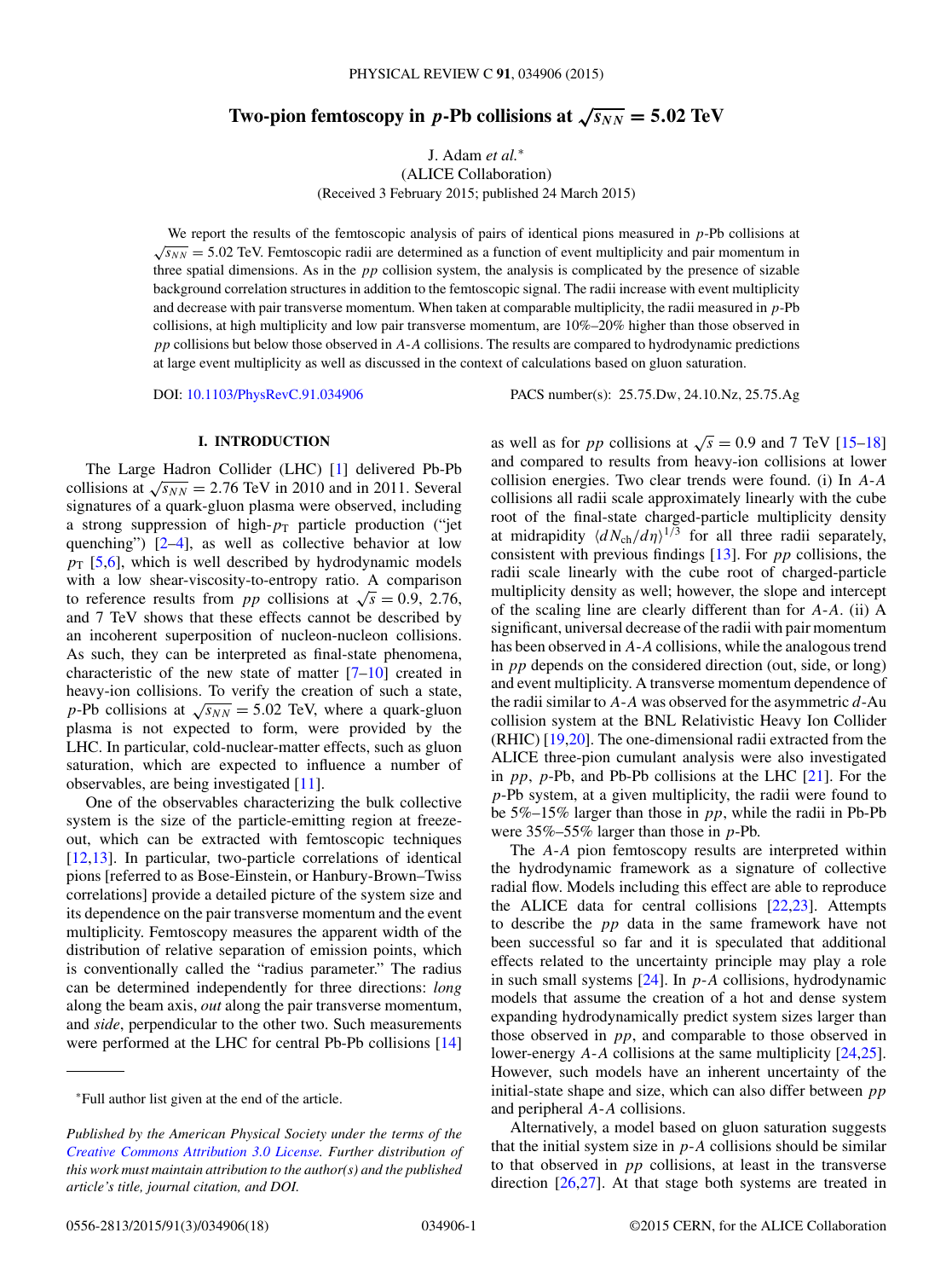the same manner in the color glass condensate (CGC) model, so that their subsequent evolution should lead to comparable radius parameter at freeze-out. Reference [\[28\]](#page-11-0) suggests a (small) Yang-Mills evolution in addition. The observation of a larger size in the *p*-*A* system with respect to *pp* would mean that a comparable initial state evolves differently in the two cases, which is not easily explained within the CGC approach alone. The *d*-Au data measured at RHIC suggest that hydrodynamic evolution may be present in such a system, while the ALICE three-pion analysis at the LHC [\[21\]](#page-11-0) leaves room for different interpretations. The pion femtoscopic radii as a function of pair transverse momentum from *p*-Pb collisions at  $\sqrt{s_{NN}}$  = 5.02 TeV, which are reported in this paper, provide additional constraints on the validity of both approaches.

The paper is organized as follows. In Sec. II the data-taking conditions, together with event and track selections, are described. The femtoscopic correlation function analysis, as well as the extraction of the radii and associated systematic uncertainties and the discussion of the fitting procedure, are explained in Sec. [III.](#page-2-0) In Sec. [IV](#page-7-0) the results for the radii are shown and compared to model predictions. Section [V](#page-9-0) concludes the paper.

## **II. DATA TAKING AND TRACK RECONSTRUCTION**

The LHC delivered *p*-Pb collisions at the beginning of 2013 at  $\sqrt{s_{NN}}$  = 5.02 TeV (4 and 1.58 TeV per nucleon for the *p* and Pb beams, respectively). The nucleon-nucleon center-of-mass system is shifted with respect to the ALICE laboratory system by 0.465 unit of rapidity in the direction of the proton beam.

The ALICE detector and its performance are described in Refs. [\[29,30\]](#page-11-0). The main triggering detector is the V0, consisting of two arrays of 32 scintillator counters, which are installed on each side of the interaction point and cover  $2.8 < \eta_{\text{lab}} < 5.1$  (V0A, located on the Pb-remnant side), and  $-3.7 < \eta_{\text{lab}} < -1.7$  (V0C). The minimum-bias trigger requires a signal in both V0 detectors within a time window that is consistent with the collision occurring at the center of the ALICE detector. Additionally, specific selection criteria to remove pileup collisions are applied [\[30\]](#page-11-0). Approximately  $8 \times 10^{7}$  minimum-bias events were analyzed.

The analysis was performed in multiplicity classes, which were determined based on the signal from the V0A detector, located along the Pb-going beam. This ensures that the multiplicity determination procedure uses particles at rapidities significantly different from the ones used for the pion correlation analysis, avoiding potential autocorrelation effects. Events are grouped in four multiplicity classes: 0%–20%, 20%–40%, 40%–60%, and 60%–90%, defined as fractions of the analyzed event sample sorted by decreasing V0A signal, which is proportional to the multiplicity within the acceptance of this detector. Table I shows the multiplicity class definitions and the corresponding mean charged-particle multiplicity densities  $\langle dN_{\rm ch}/d\eta \rangle$  averaged over  $|\eta_{\rm lab}| < 0.5$  as obtained using the method presented in Ref. [\[31\]](#page-12-0). The  $\langle dN_{ch}/d\eta \rangle$ values are not corrected for trigger and vertex-reconstruction inefficiency, which is about 4% for nonsingle diffractive events [\[31\]](#page-12-0).

TABLE I. Definition of the V0A multiplicity classes as fractions of the analyzed event sample and their corresponding  $\langle dN_{\rm ch}/d\eta(|\eta_{\rm lab}|(0.5, p_{\rm T})0)\rangle$ . The given uncertainties are systematic only because the statistical uncertainties are negligible.

| Event class $(\% )$ | $\langle dN_{ch}/d\eta \rangle$<br>$ \eta_{lab}  \langle 0.5, p_T \rangle 0$ (GeV/c) |  |  |
|---------------------|--------------------------------------------------------------------------------------|--|--|
| $60 - 90$           | $8.2 \pm 0.3$                                                                        |  |  |
| $40 - 60$           | $16.1 \pm 0.4$                                                                       |  |  |
| $20 - 40$           | $23.2 \pm 0.5$                                                                       |  |  |
| $0 - 20$            | $35.5 \pm 0.8$                                                                       |  |  |

Charged track reconstruction is performed using the Time Projection Chamber (TPC) and the Inner Tracking System (ITS). The TPC is a large-volume cylindrical gaseous tracking chamber, providing information of particle trajectories and their specific energy loss. The readout chambers mounted on the end caps are arranged in 18 sectors on each side (covering the full azimuthal angle) measuring up to 159 samples per track. The TPC covers an acceptance of  $|\eta_{lab}| < 0.8$  for tracks which reach the outer radius of the TPC and  $|\eta_{lab}| < 1.5$ for shorter tracks. The ITS is composed of position-sensitive silicon detectors. It consists of six cylindrical layers: two layers of silicon pixel detector (SPD) closest to the beam pipe covering  $|\eta_{lab}| < 2.0$  and  $|\eta_{lab}| < 1.4$  for inner and outer layers, respectively, two layers of silicon drift detector in the middle covering  $|\eta_{lab}| < 0.9$ , and two layers of silicon strip detector on the outside covering  $|\eta_{lab}| < 1.0$ . The information from the ITS is used for tracking and primary particle selection. The momentum of each track is determined from its curvature in the uniform magnetic field of 0*.*5 T oriented along the beam axis, provided by the ALICE solenoidal magnet.

The primary-vertex position is determined with tracks reconstructed in the ITS and TPC, as described in Ref. [\[32\]](#page-12-0). Events are selected if the vertex position along the beam direction is within  $\pm 10$  cm of the center of the detector. This ensures a uniform acceptance in *η*lab.

Each track is required to exploit signals in both TPC and ITS. The track segments from both detectors have to match. Additionally, each track is required to have at least one hit in the SPD. A TPC track segment is reconstructed from space points (clusters). Each track is required to be composed of at least 50 of the 159 such clusters. The parameters of the track are determined by a Kalman fit to the set of TPC + ITS clusters. The quality of the fit  $\chi^2$  was required to be better than 4 per cluster in the TPC and better than 36 in ITS. Tracks that show a kink topology in the TPC are rejected. To ensure that dominantly primary-particle tracks are selected, the distance of closest approach to the primary vertex is required to be closer than 2*.*0 cm in the longitudinal direction and  $(0.0105 + 0.0350 \times p_T^{-1.1})$  cm, with  $p_T$  in GeV/c, in the transverse direction. The kinematic range of particles selected for this analysis is  $0.12 < p_\text{T} < 4.0 \text{ GeV}/c$  and  $|\eta_{\text{lab}}| < 0.8$ .

The time-of-flight (TOF) detector is used together with the TPC for pion identification. The TOF is a cylindrical detector of modular structure, consisting of 18 azimuthal sectors divided into 5 modules along the beam axis at a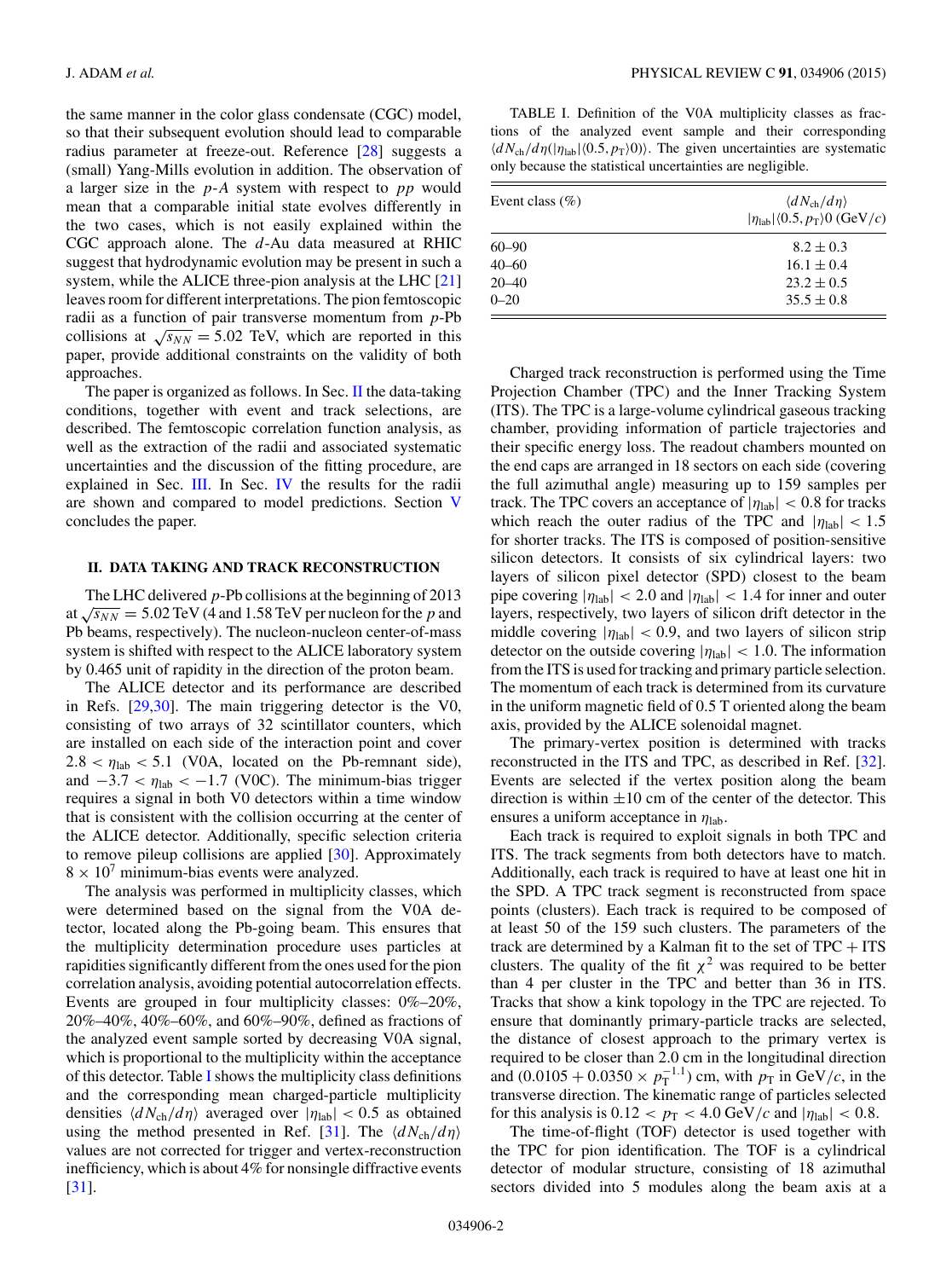<span id="page-2-0"></span>radius  $r \approx 380$  cm. The active elements are multigap resistive chambers (MRPCs). For both TPC and TOF, the signal (specific energy loss  $dE/dx$  for the TPC and the time of flight for TOF) for each reconstructed particle is compared with the one expected for a pion. The difference is confronted with the detector resolution. The allowed deviations vary between 2*σ* and 5*σ* for the TPC and 2*σ* and 3*σ* for TOF depending on the momentum of the particle. The selection criteria are optimized to obtain a high-purity sample while maximizing efficiency, especially in the regions where the expected signal for other particles (electrons, kaons, and protons for the TPC; kaons for TOF) approaches the pion value. The purity of the pion sample is above 98%.

The accepted particles from each event are combined to pairs. The two-particle detector acceptance effects, track splitting and track merging, are present. Track splitting occurs when a single trajectory is mistakenly reconstructed as two tracks. The ALICE tracking algorithm has been specifically designed to suppress such cases. In a rare event when splitting happens, two tracks are reconstructed mostly from the same clusters in the ALICE TPC. Therefore, pairs which share more than 5% of clusters are removed from the sample. Together with the antimerging cut described below, this eliminates the influence of the split pairs. Track merging can be understood as two-particle correlated efficiency and separation power. In the ALICE TPC, two tracks cannot be distinguished if their trajectories stay close to each other through a significant part of the TPC volume. Although this happens rarely, such pairs by definition have low relative momentum and therefore their absence distorts the correlation function in the signal region. Track splitting and track merging are taken into account and corrected with the procedure described in Ref. [\[16\]](#page-11-0). The effect of the two-particle detector acceptance on the final results is similar to what was observed in *pp* and is limited to low pair relative momentum, where it slightly affects the shape of the correlation function. However, in *p*-Pb collisions the femtoscopic effect is an order of magnitude wider than any region affected by this inefficiency and, as a consequence, the extracted radii are not affected by the two-track acceptance.

#### **III. CORRELATION FUNCTION ANALYSIS**

#### **A. Construction of the correlation function**

The correlation function  $C(\mathbf{p}_1, \mathbf{p}_2)$  of two particles with momenta  $\mathbf{p}_1$  and  $\mathbf{p}_2$  is defined as

$$
C(\mathbf{p}_1, \mathbf{p}_2) = \frac{A(\mathbf{p}_1, \mathbf{p}_2)}{B(\mathbf{p}_1, \mathbf{p}_2)}.
$$
 (1)

The signal distribution *A* is constructed from pairs of particles from the same event. The background distribution *B* should be constructed from uncorrelated particles measured with the same single-particle acceptance. It is built using the event mixing method with the two particles coming from two different events for which the vertex positions in beam direction agree within 2 cm and the multiplicities differ by no more than 1*/*4 of the width of the given event class. The denominator is normalized to the number of entries in the numerator, so that the absence of correlation gives a correlation function at unity.

The femtoscopic correlation is measured as a function of the momentum difference of the pair  $\mathbf{q} = \mathbf{p}_2 - \mathbf{p}_1$  as

$$
C(\mathbf{q}) = \frac{A(\mathbf{q})}{B(\mathbf{q})},\tag{2}
$$

where the dependence on the pair total transverse momentum  $k_T = |\mathbf{p}_{1,T} + \mathbf{p}_{2,T}|/2$  is investigated by performing the analysis in the following ranges in  $k_T$ : 0.2–0.3, 0.3–0.4, 0.4–0.5, 0.5– 0.6, 0.6–0.7, 0.7–0.8, and 0.8–1.0 GeV/c. The  $k_T$  ranges are the same for each multiplicity class, resulting in 28 independent correlation functions overall. Systematic uncertainties on the correlation functions are discussed in Sec. [III D.](#page-6-0)

The momentum difference **q** is evaluated in the longitudinally comoving system (LCMS) frame in which the total longitudinal pair momentum vanishes:  $\mathbf{p}_{1,L} + \mathbf{p}_{2,L} = 0$ , similarly to previous measurements in small systems [\[16\]](#page-11-0). In Fig. [1](#page-3-0) correlation functions are shown, projected over 128 MeV/*c*-wide slices along the  $q_{\text{out}}$ ,  $q_{\text{side}}$ , and  $q_{\text{long}}$  axes. An enhancement at low relative momentum is seen in all projections. The width of this correlation peak grows with decreasing multiplicity or with increasing  $k<sub>T</sub>$ . The femtoscopic effect is expected to disappear at large  $q = |\mathbf{q}|$ , with the correlation function approaching unity. We observe, especially for large  $k_T$  and small multiplicities, that the correlation function is not flat in this region and has different values in different projections.<sup>1</sup> The cause may be nonfemtoscopic correlations, which are presumably also affecting the shape of the correlation function in the femtoscopic (low-*q*) region. This issue is a major source of systematic uncertainty on the extracted radii and is discussed in detail in Secs. III B and [III C.](#page-4-0)

The pair distributions and the correlation function can be represented in spherical harmonics (SH) [\[33,34\]](#page-12-0) alternatively to the traditionally used Cartesian coordinates. All odd-*l* and odd-*m* components of such a representation vanish for symmetry reasons. The important features of the correlation function are fully captured by the following ones:  $l = 0$ ,  $m = 0$  is sensitive to the overall size of the pion source,  $l = 2$ ,  $m = 0$  is sensitive to the difference between the longitudinal and transverse sizes, and  $l = 2$ ,  $m = 2$  reflects the difference between the sidewards and outwards transverse radii. Therefore, three independent sizes of the source can also be extracted from these three SH components.

In Fig. [2](#page-3-0) we show the first three nonvanishing components of the SH representation corresponding to the correlation functions shown in Fig. [1.](#page-3-0) In the (0*,*0) component, the enhancement at low *q* is clearly visible, decreasing (increasing) in width with multiplicity  $(k_T)$ . The other two components,  $(2,0)$  and  $(2,2)$ , also show structures in this region, indicating that the source shape is not spherically symmetric in the LCMS frame.

#### **B. Nonfemtoscopic structures**

As mentioned in the discussion of Figs. [1](#page-3-0) and [2,](#page-3-0) a significant nonfemtoscopic correlation is observed in the range

<sup>&</sup>lt;sup>1</sup>We note that the overall normalization of the correlation function is a single value for the full three-dimensional object and cannot be independently tuned in all projections.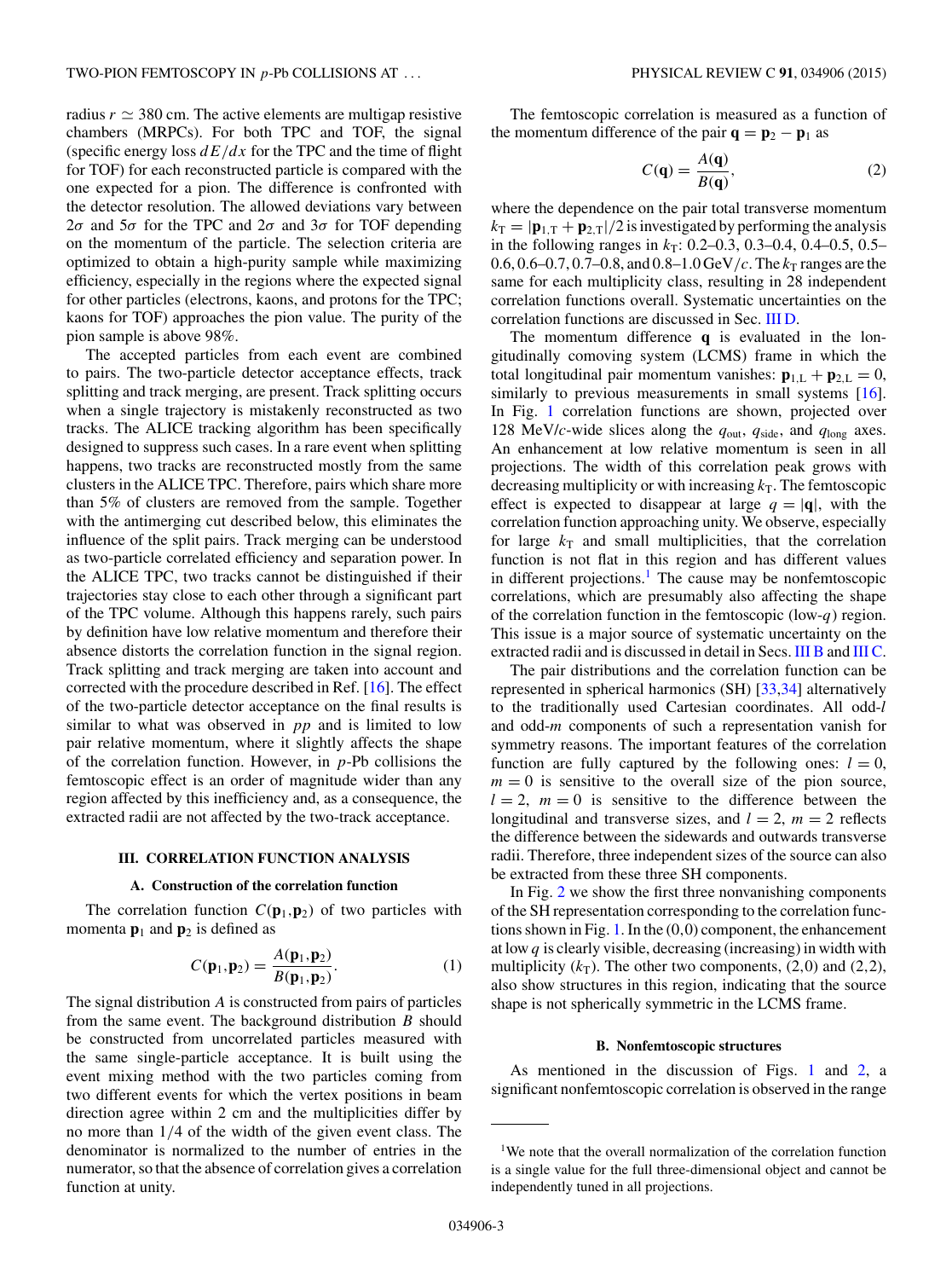<span id="page-3-0"></span>

FIG. 1. (Color online) Projections of the three-dimensional  $\pi^{+}\pi^{+}$  correlation functions for three selected multiplicity and  $k_{\text{T}}$ ranges along the out (top), side (middle), and long (bottom) directions. The other components are integrated over the four bins closest to zero in their respective *q* directions.

in *q* that is much larger than the characteristic width of the femtoscopic effect. As an example, in Fig. [3](#page-4-0) we show the correlation in the SH representation up to 2*.*0 GeV*/c* in *q*. For the lowest multiplicity, and to a smaller degree at higher multiplicities, a significant slope in the low-*q* region is seen in the (0*,*0) component and a deviation from zero in the  $(2,0)$  component up to approximately 1 GeV/ $c$ . Similar correlations have been observed by ALICE in *pp* collisions [\[16\]](#page-11-0). They were interpreted, based on Monte Carlo model simulations, to be a manifestation of minijets, the collimated fragmentation of partons scattered with modest momentum transfer. The lowest multiplicities observed in *p*-Pb collisions are comparable to those in *pp* collisions at  $\sqrt{s} = 7$  TeV. Therefore, a similar interpretation of the nonfemtoscopic correlations in this analysis is natural. Similar structures have been observed in *d*-Au collisions by STAR [\[19\]](#page-11-0). This picture



FIG. 2. (Color online) First three nonvanishing components of the SH representation of the  $\pi^{+}\pi^{+}$  correlation functions for three multiplicity and  $k_T$  ranges,  $l = 0, m = 0$  (top),  $l = 2, m = 0$  (middle), and  $l = 2$ ,  $m = 2$  (bottom).

is corroborated by the analysis using the three-pion cumulants, where, expectedly, the minijet contribution is suppressed [\[21\]](#page-11-0).

Two important features of the nonfemtoscopic correlation affect the interpretation of our results. First, it is a broad structure, extending up to 1 GeV*/c* and we have to assume that it also extends to 0 GeV*/c* in *q*. Therefore, it affects the extracted femtoscopic radii and has to be taken into account in the fitting procedure. It can be quantified in the high-*q* region and then extrapolated, with some assumptions, to the low-*q* region, under the femtoscopic peak. The procedure leads to a systematic uncertainty. Second, it becomes visibly larger as multiplicity decreases and also as  $k<sub>T</sub>$  increases, which is consistent with the minijet-like correlation.

The background was studied in Monte Carlo models, such as, for *p*-Pb collisions, AMPT [\[35\]](#page-12-0), HIJING [\[36\]](#page-12-0), DPMJET [\[37\]](#page-12-0), EPOS 3.076 [\[38,39\]](#page-12-0), and PYTHIA 6.4 (Perugia-0 tune) [\[40,41\]](#page-12-0) for *pp* collisions at similar multiplicities. In all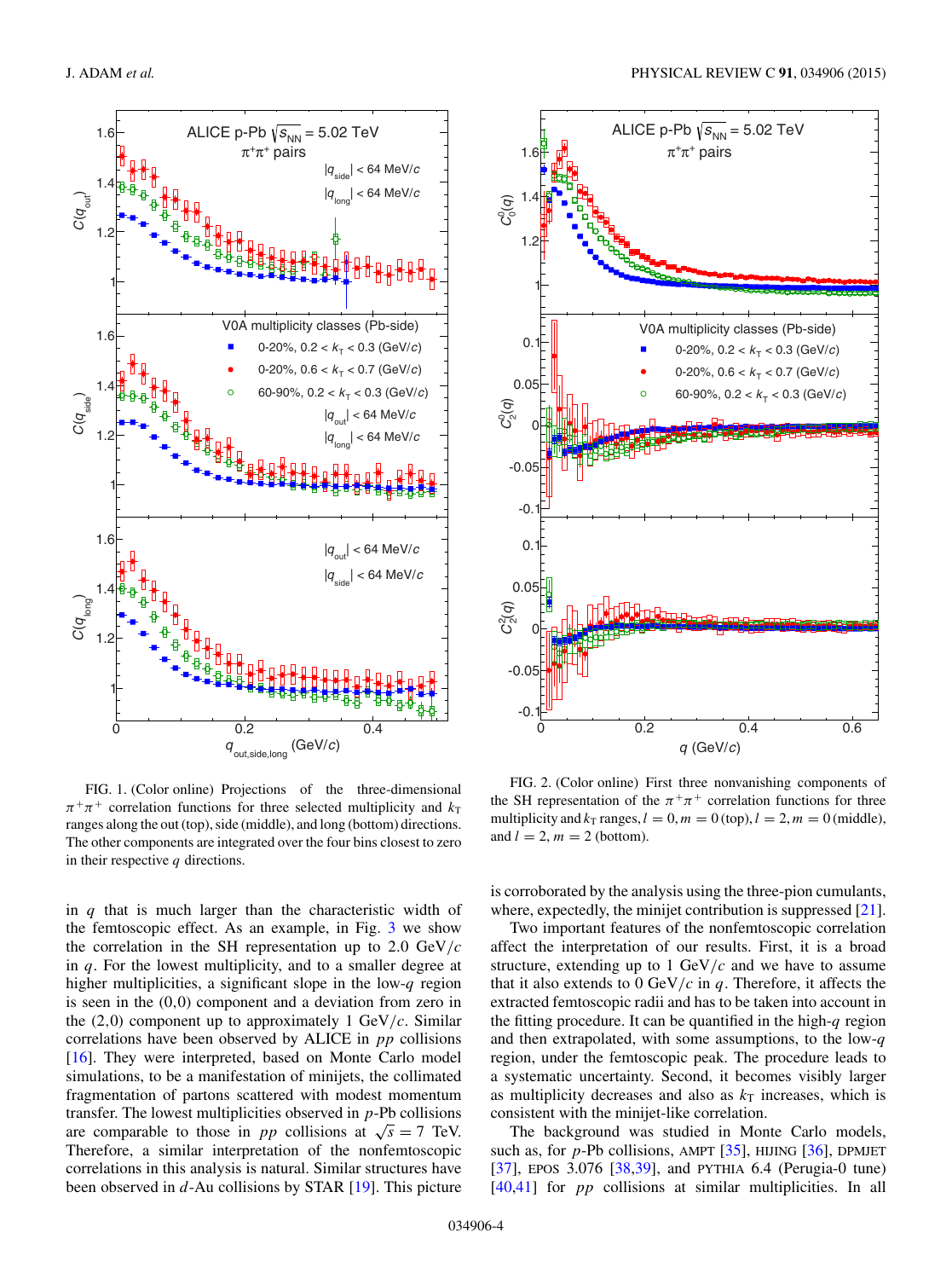<span id="page-4-0"></span>

FIG. 3. (Color online) Dependence of the SH components of the correlation function on event multiplicity in a broad relative momentum range.

cases, the Monte Carlo correlation functions exhibit significant structures similar to the long-range effects observed in data, which is another argument for their nonfemtoscopic origin. However, quantitative differences in the magnitude and shape of these structures when compared to those observed in data are seen for AMPT, HIJING, and DPMJET. These models are therefore unsuitable for a precise characterization of the background, which is needed for the fitting procedure. The only models that qualitatively describe the features of the background (enhancement at low  $q$ , growing with  $k<sub>T</sub>$ , and falling with multiplicity) are EPOS 3.076 and PYTHIA 6.4 (Perugia-0 tune), which was also used in the *pp* analysis [\[16\]](#page-11-0). We note that PYTHIA simulation included full detector response modeling, while the EPOS 3.076 one did not. The comparison with data is shown in Fig. 4. The behavior of the correlation is well reproduced above  $0.5 \text{ GeV}/c$  in *q*, where nonfemtoscopic correlations are expected to dominate. At low  $q$ , below 0.3 GeV/ $c$ , the data and models diverge, which is expected, as the femtoscopic correlations are not included in the model calculation. Above 0.3 GeV*/c*, EPOS reproduces the (0*,*0) component well, PYTHIA slightly overestimates the data. For the (2*,*0) and (2*,*2) components, which describe the



FIG. 4. (Color online) First three nonvanishing components of the SH representation of the  $\pi^{+}\pi^{+}$  correlation functions for a selected multiplicity and  $k<sub>T</sub>$  range, compared to a calculation from EPOS3.076 [\[38,39\]](#page-12-0) (generator level only) and PYTHIA6.4 Perugia-0 tune [\[40,41\]](#page-12-0) for *pp* at  $\sqrt{s} = 7$  TeV (full simulation with detector response).

three-dimensional shape of the nonfemtoscopic correlations, PYTHIA is closer to the experimental data. Overall, for like-sign pairs, both models are reasonable approximations of the nonfemtoscopic background. We use these models to fix the background parameters in the fitting procedure.

Similarly to the *pp* analysis [\[16\]](#page-11-0), the unlike-sign pairs have also been studied. We found that correlations in the (0*,*0) component of PYTHIA are slightly larger than in data in the femtoscopic region for all  $k<sub>T</sub>$  ranges and similar to data in the (2*,*0) and (2*,*2) components. EPOS was found to reasonably describe the unlike-sign pairs for low  $k_T$  ranges and has smaller correlation than data in the (0*,*0) component in higher  $k_T$  ranges.

## **C. Fitting the correlation functions**

The space-time characteristics of the source are reflected in the correlation function

$$
C(\mathbf{q}) = \int S(r, \mathbf{q}) |\Psi(\mathbf{q}, r)|^2 d^4 r,\tag{3}
$$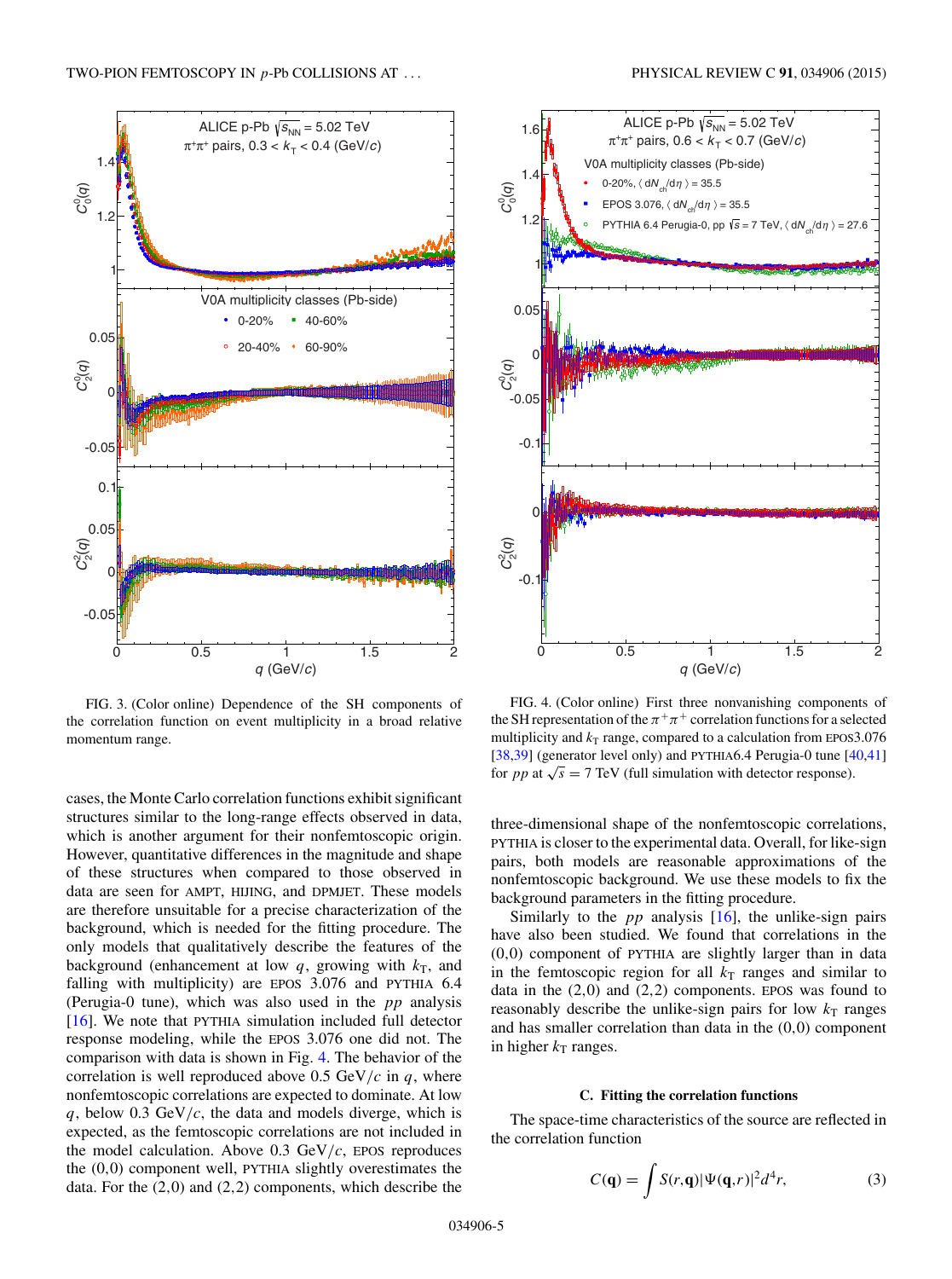<span id="page-5-0"></span>where *r* is the pair space-time separation four-vector. *S* is the source emission function, interpreted as a probability density describing the emission of a pair of particles with a given relative momentum and space-time separation.  $\Psi$  is the twoparticle interaction kernel.

Previous femtoscopy studies in heavy-ion collisions at CERN Super Proton Synchrotron [\[42\]](#page-12-0), RHIC [\[43–49\]](#page-12-0), and at the LHC [\[14\]](#page-11-0) used a Gaussian static source *S*,

$$
S(r) \approx \exp\left(-\frac{r_{\text{out}}^2}{4R_{\text{out}}^G{}^2} - \frac{r_{\text{side}}^2}{4R_{\text{side}}^G{}^2} - \frac{r_{\text{long}}^2}{4R_{\text{long}}^G{}^2}\right).
$$
 (4)

The  $R_{\text{out}}^{\text{G}}$ ,  $R_{\text{side}}^{\text{G}}$ , and  $R_{\text{long}}^{\text{G}}$  parameters describe the singleparticle source size in the LCMS in the out, side, and long directions, respectively.

The Gaussian source provides a commonly used approximation of the source size and was used to compare to other experimental results, especially the ones coming from *A*-*A* collisions, where the source shape is more Gaussian than in small systems. While pursuing the standard procedure with the Gaussian assumption, we also carefully look for any deviations between the fit function and data that might suggest a significantly non-Gaussian shape of the source, which would be an important similarity to the *pp* case.

In the analysis of *pp* collisions by ALICE [\[16\]](#page-11-0), a Gaussian is used together with other source shapes, exponential and Lorentzian [\[16\]](#page-11-0). A Lorentzian parametrization in the out and long directions and a Gaussian parametrization in the side direction were found to fit the data best according to  $\chi^2$ /ndf. Therefore, we use this source parametrization also in the analysis of *p*-Pb collisions,

$$
S(r) \approx \frac{1}{r_{\text{out}}^2 + R_{\text{out}}^{\text{E}^2}} \exp\left(-\frac{r_{\text{side}}^2}{4R_{\text{side}}^{\text{G}^2}}\right) \frac{1}{r_{\text{long}}^2 + R_{\text{long}}^{\text{E}^2}}.
$$
 (5)

The corresponding source sizes in out and long are  $R_{out}^E$  and  $R_{long}^E$ , while for the side direction the size parameter  $R_{side}^G$  is the same as in the Gaussian case.

For identical pions, which are bosons,  $\Psi$  must be symmetrized. Because charged pions also interact via the Coulomb and strong final-state interactions (FSIs),  $|\Psi|^2$  corresponds to the Bethe-Salpeter amplitude [\[50\]](#page-12-0). For like-sign pion pairs the contribution of the strong interaction is small for the expected source sizes [\[50\]](#page-12-0) and is neglected here. The used  $\Psi$  therefore is a symmetrized Coulomb wave function. It is approximated by separating the Coulomb part and integrating it separately, following the procedure known as Bowler-Sinyukov fitting [\[51,52\]](#page-12-0), which was used previously for larger sizes observed in Pb-Pb [\[14\]](#page-11-0), as well as smaller sizes observed in *pp* collisions [\[16\]](#page-11-0). In this approximation, the integration of Eq. [\(3\)](#page-4-0) with *S* given by Eq. (4) results in the following functional form for the correlation function which is used to fit the data

$$
C_{\rm f}(\mathbf{q}) = (1 - \lambda) + \lambda K_{\rm C}(q) \left[ 1 + \exp\left( -R_{\rm out}^{\rm G}{}^2 q_{\rm out}^2 - R_{\rm side}^{\rm G}{}^2 q_{\rm side}^2 - R_{\rm long}^{\rm G}{}^2 q_{\rm long}^2 \right) \right].
$$
 (6)

The function  $K_C(q)$  is the Coulomb part of the two-pion wave function integrated over the spherical Gaussian source with a fixed radius. The value of this radius is chosen to be 2 fm.

Its uncertainty has systematic effects on the final results (see Sec. [III D\)](#page-6-0). This form of the correlation function from Eq.  $(6)$ is denoted in the following as GGG. Similarly for the source shape given by Eq.  $(5)$ , the correlation function is

$$
C_{\rm f}(\mathbf{q}) = (1 - \lambda) + \lambda K_{\rm C} \left[ 1 + \exp\left( -\sqrt{R_{\rm out}^{\rm E}^2 q_{\rm out}^2} \right) - R_{\rm side}^{\rm G}^2 q_{\rm side}^2 - \sqrt{R_{\rm long}^{\rm E}^2 q_{\rm long}^2} \right].
$$
 (7)

It has an exponential shape in out and long and a Gaussian shape in the side direction. Therefore, it is referred to as EGE form of the correlation function. Parameter  $\lambda$  in Eqs. (6) and (7) represents the correlation strength.

Additionally, a component  $\Omega$  describing nonfemtoscopic correlations needs to be introduced. There is no *a priori* functional form which can be used for this component. Several of its features can be deduced from the correlations shown in Figs. [1,](#page-3-0) [2,](#page-3-0) and [3:](#page-4-0) It has to allow for different shapes in the out, side, and long directions; in the (0*,*0) component it has to extrapolate smoothly to low *q* and have a vanishing slope at  $q = 0$ . Because this structure is not known, maximum information about its shape and magnitude should be gained from an observation of the raw correlation functions and the corresponding effects in Monte Carlo in as many representations as possible. It is therefore crucial to simultaneously use the Cartesian and SH representations as they provide complementary ways to study the correlation shape.

An *ad hoc*, Monte Carlo-driven parametrization of the nonfemto background that reasonably describes the correlation function is  $\Omega$ , composed of three independent one-dimensional functions  $\Omega_0^0$  (Gaussian plus fixed constant),  $\Omega_2^0$  (Gaussian plus variable constant), and  $\Omega_2^2$  (Gaussian plus an additional linear component),

$$
\Omega_0^0(q) = N_0^0 \left\{ 1 + \alpha_0^0 \exp \left[ -\frac{q^2}{2(\sigma_0^0)^2} \right] \right\},\tag{8}
$$

$$
\Omega_2^0(q) = \alpha_2^0 \exp\left[-\frac{q^2}{2(\sigma_2^0)^2}\right] + \beta_2^0, \tag{9}
$$

$$
\Omega_2^2(q) = \alpha_2^2 \exp\left[-\frac{q^2}{2(\sigma_2^2)^2}\right] + \beta_2^2 + \gamma_2^2 q,\tag{10}
$$

where  $N_0^0$ ,  $\alpha_0^0$ ,  $\sigma_0^0$ ,  $\alpha_2^0$ ,  $\sigma_2^0$ ,  $\alpha_2^2$ ,  $\sigma_2^2$ , and  $\gamma_2^2$  are fixed to the values obtained from fits to Monte Carlo events separately for each multiplicity and  $k_T$  range. In the fit procedure the  $\beta_2^0$  and  $\beta_2^2$ parameters are kept free. This results in the fit formula

$$
C(\mathbf{q}) = N \cdot C_{\rm f}(\mathbf{q}) \cdot \left[ \Omega_0^0(q) \cdot Y_0^0(\theta, \varphi) + \Omega_2^2(q) \cdot Y_2^2(\theta, \varphi) + \Omega_2^2(q) \cdot Y_2^2(\theta, \varphi) \right], \quad (11)
$$

where *N* is the overall normalization factor and  $Y_0^0(\theta, \varphi)$ ,  $Y_2^0(\theta, \varphi)$ , and  $Y_2^2(\theta, \varphi)$  are the real parts of the relevant spherical harmonic functions.

The fit is performed with the log-likelihood method in three dimensions for the Cartesian representation. The Gaussian fit reproduces the overall width of the femtoscopic correlation in all cases. The background component describes the behavior of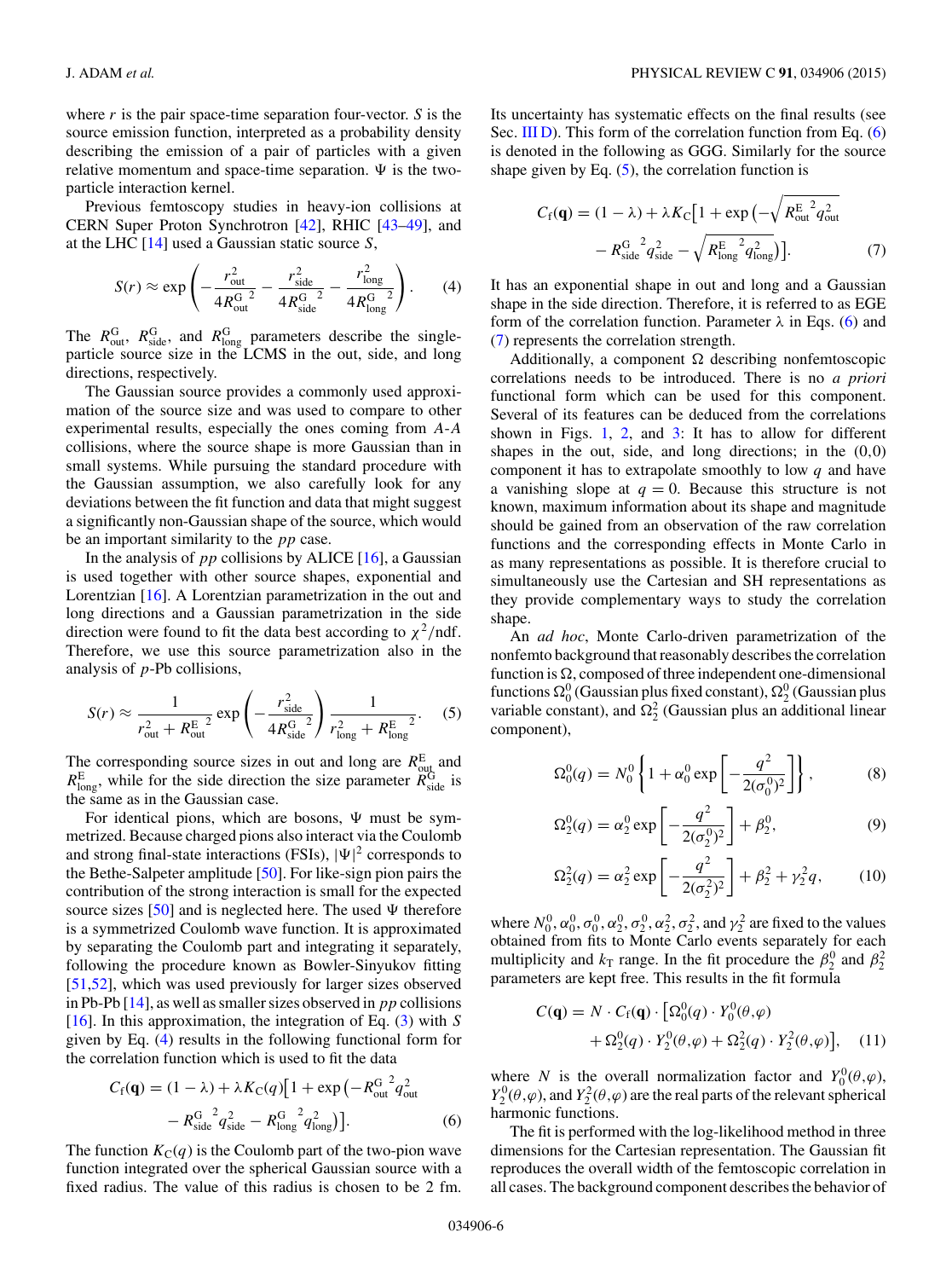<span id="page-6-0"></span>

FIG. 5. (Color online) First three nonvanishing components of the SH representation of the  $\pi^+\pi^+$  correlation functions for three multiplicity and  $k_T$  combinations,  $l = 0$ ,  $m = 0$  (top),  $l = 2$ ,  $m = 0$ (middle), and  $l = 2$ ,  $m = 2$  (bottom). The lines show the corresponding components of the Gaussian (GGG) fit.

the correlation at large *q*, but can also have nonzero correlation at 0 in *q*.

A corresponding fit is also performed for the SH representation of the correlation, which is shown in Fig. 5. The formula from Eq.  $(6)$  or Eq.  $(7)$  (for the GGG fit or the EGE fit, respectively) is numerically integrated on a  $\varphi - \theta$  sphere for each *q* bin, with proper  $Y_l^m$  weights, to produce the three components of the SH decomposition. Statistical uncertainties on each component as well as the covariance matrix between them are taken into account in this simultaneous fit to the three histograms. The results are shown in Fig. 5. The fit describes the general direction-averaged width of the correlation function, shown in the top panel. The background component  $\Omega$  describes the behavior at large *q* but also contributes to the correlation at low *q*. The shape in three-dimensional space, captured by the (2*,*0) and (2*,*2) components, is also a combination of the femtoscopic and nonfemtoscopic correlations.

Overall, the GGG fit describes the width of the correlation but the data at low *q* are not perfectly reproduced, which can be



FIG. 6. (Color online) First three nonvanishing components of the SH representation of the  $\pi^+\pi^+$  correlation functions for three multiplicity and  $k_T$  combinations,  $l = 0$ ,  $m = 0$  (top),  $l = 2$ ,  $m = 0$ (middle), and  $l = 2$ ,  $m = 2$  (bottom). The lines show the corresponding components of the EGE fit.

attributed to the limitations of the Bowler-Sinyukov formula as well as to the non-Gaussian, long-range tails which are possibly present in the source. Some deviations from the pure Gaussian shape can also be seen for the long direction for the higher multiplicities. The EGE fit [Eq. [\(7\)](#page-5-0)] better reproduces the correlation peak in the  $(0,0)$  component, as shown in Fig. 6. The (2,0) and (2,2) components show similar quality of the fit. The  $\chi^2$  values for both fits are comparable.

#### **D. Systematic uncertainties on the radii**

The analysis was performed separately for positively and negatively charged pions. For the practically zero-net-baryondensity system produced at the LHC they are expected to give consistent results. Both data sets are statistically consistent at the correlation function level.

The main contributions to the systematic uncertainty are given in Table [II](#page-7-0) for GGG radii and in Table [III](#page-7-0) for EGE radii.

We used two alternative representations (Cartesian and SH) of the correlation function. The same functional form for both of them was used for the fitting procedure.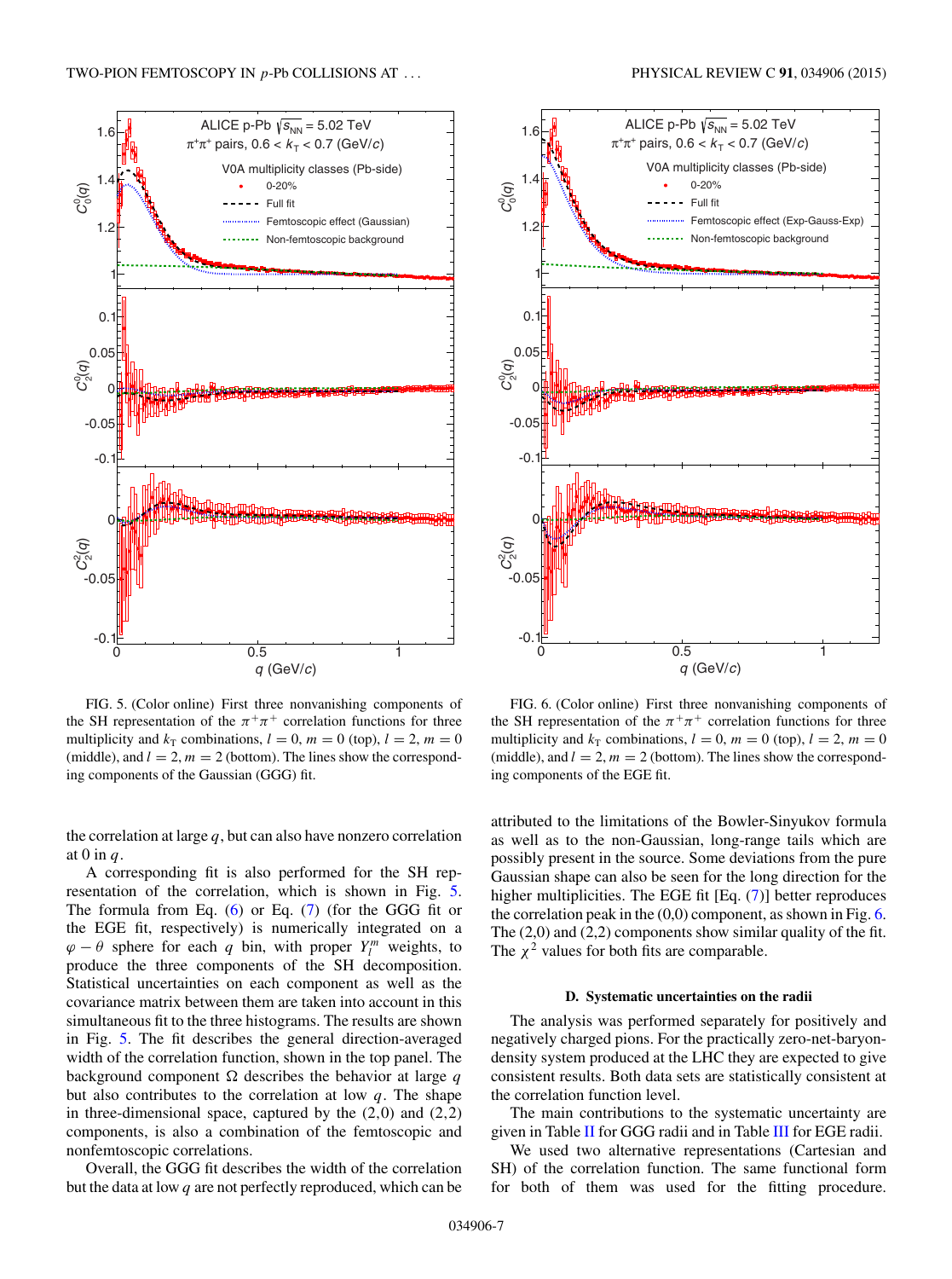<span id="page-7-0"></span>TABLE II. List of contributions to the systematic uncertainty of the femtoscopic radii extracted via GGG fits. Values are averaged over  $k_T$  and multiplicity except for the first row where a minimummaximum range is shown.

| Uncertainty source                                  | $R_{\text{out}}^{\text{G}}$ (%) | $R^{\text{G}}_{\text{side}}(\%)$ $R^{\text{G}}_{\text{long}}(\%)$ |              |
|-----------------------------------------------------|---------------------------------|-------------------------------------------------------------------|--------------|
| CF representation and<br>background parametrization | $5 - 32$                        | $4 - 22$                                                          | $4 - 35$     |
| Fit-range dependence                                | 10                              | 8                                                                 | 10           |
| $\pi^+\pi^+$ vs $\pi^-\pi^-$                        | 3                               | 3                                                                 | 3            |
| Momentum resolution correction                      | 3                               | 3                                                                 | 3            |
| Two-track cut variation                             | < 1                             | $\epsilon$ 1                                                      | $\epsilon$ 1 |
| Coulomb correction                                  | < 1                             | $\lt$ 1                                                           | $\lt$ 1      |
| Total correlated                                    | $12 - 34$                       | $9 - 24$                                                          | $11 - 36$    |
| Total                                               | $12 - 34$                       | $11 - 24$                                                         | $12 - 36$    |

However, the implementation of the fitting procedure is quite different: log-likelihood for Cartesian vs regular *χ*<sup>2</sup> fit for SH, three-dimensional Cartesian histogram vs three one-dimensional histograms, cubic or spherical fitting range in the (*q*out*,q*side*,q*long) space. Therefore, the fits to the two representations may react in a systematically different way to the variation of the fitting procedure (fit ranges, Bowler-Sinyukov approximation, etc.).

The fitting procedure requires the knowledge of the nonfemtoscopic background shape and magnitude. Two models were used to estimate it, EPOS 3.076 [\[39\]](#page-12-0) and PYTHIA 6.4 (Perugia-0 tune) [\[40,41\]](#page-12-0), as described in Sec. [III B.](#page-2-0)

In addition, the correlation function shape is not ideally described by a Gaussian form. The EGE form is better (lower  $\chi^2$  values for the fit), but still not exactly accurate. As a result, the fit values depend on the fitting range used in the procedure of radius extraction. We have performed fits with an upper limit of the fit range varied between 0.3 and 1.1 GeV*/c*.

The three effects mentioned above are the main sources of systematic uncertainty on the radii. Their influence, averaged over the event multiplicity and pair  $k<sub>T</sub>$ , is given in Tables II and III. The background parametrization and the CF representation effects lead to systematic uncertainties of less than 10% at low  $k_T$  and up to 35% for large  $k_T$  and low multiplicities.

TABLE III. List of contributions to the systematic uncertainty of the femtoscopic radii extracted via EGE fits. Values are averaged over  $k_T$  and multiplicity except for the first row, where a minimummaximum range is shown.

| $R_{\text{out}}^{E}$ (%) |                      |                                                                   |
|--------------------------|----------------------|-------------------------------------------------------------------|
| $4 - 18$                 | $3 - 14$             | $8 - 20$                                                          |
| 10<br>3                  | 6<br>3               | 10<br>3                                                           |
| 3                        | 3                    | 3                                                                 |
| < 1                      | $\lt$ 1              | $\lt$ 1                                                           |
| $\lt$ 1                  | $\lt$ 1              | $\lt$ 1                                                           |
| $11 - 21$<br>$12 - 21$   | $7 - 16$<br>$8 - 16$ | $13 - 23$<br>$14 - 23$                                            |
|                          |                      | $R^{\text{G}}_{\text{side}}(\%)$ $R^{\text{E}}_{\text{long}}(\%)$ |

In particular, the radius could not be reliably extracted for the two highest  $k<sub>T</sub>$  ranges in the lowest multiplicity range; therefore, these two sets of radii are not shown. Moreover, radii obtained with the background parametrization from PYTHIA are always larger than the ones obtained with the EPOS parametrization. These uncertainties are correlated between  $k<sub>T</sub>$ ranges. Similarly, the radii from the narrow fit range are always, on average, 10% higher than the ones from the wide fit range. This also gives a correlated contribution to the systematic uncertainty. The final radii are calculated as an average of four sets of radii: the two representations with both EPOS and PYTHIA background parametrization. The systematic uncertainties are symmetric and equal to the largest difference between the radius and one of the four sets of radii.

The effect of the momentum resolution on the correlation function was studied using a Monte Carlo simulation. For tracks with a low  $p<sub>T</sub>$ , below 1 GeV/c, the momentum resolution in the TPC is better than 1%. Smearing of the single-particle momenta reduces the height and increases the width of the correlation function. It was estimated that this effect changes the reconstructed radius by 2% for a system size of 2 fm and 3% for a size of 3 fm. Therefore, the 3% correlated contribution from momentum resolution is always added to the final systematic uncertainty estimation.

Smaller sources of systematic uncertainties include those originating from the difference between positively and negatively charged pion pairs (around 3%), track selection variation (less than 1%), and the Coulomb factor (less than 1%). All the uncertainties are added in quadrature.

### **IV. RESULTS**

#### **A. Three-dimensional radii**

We have extracted  $R_{\text{out}}$ ,  $R_{\text{side}}$ , and  $R_{\text{long}}$  in intervals of multiplicity and  $k<sub>T</sub>$ , which results in 26 radii in each direction. The fit procedure did not make it possible to reliably extract values of the radii for the two highest  $k<sub>T</sub>$  ranges in the 60%–90% multiplicity class. For the GGG fit, they are shown in Fig. [7.](#page-8-0) The radii are in the range of 0.6 to 2.4 fm in all directions and universally decrease with  $k<sub>T</sub>$ . The magnitude of this decrease is similar for all multiplicities in the out and long directions and is visibly increasing with multiplicity in the side direction. The radii rise with event multiplicity. The plot also shows data from *pp* collisions at  $\sqrt{s} = 7$  TeV [\[16\]](#page-11-0) at the highest multiplicities measured by ALICE, which is slightly higher than the multiplicity measured for the 20%–40% V0A signal range in the  $p$ -Pb analysis. At small  $k_T$ , the  $pp$  radii are lower by 10% (for side) to 20% (for out) than the *p*-Pb radii at the same  $\langle dN_{\text{ch}}/d\eta \rangle^{1/3}$ . At high  $k_{\text{T}}$  the difference in radius grows for  $R_{\text{out}}$ , while for  $R_{\text{long}}$  the radii for both systems become comparable. The distinct decrease of radii with  $k<sub>T</sub>$  is observed both in both *pp* and *p*-Pb.

The correlation strength  $\lambda$  increases with  $k<sub>T</sub>$  from 0.44 to 0.58 for the collisions with the highest multiplicities. It is also higher for low-multiplicity collisions, with a difference of 0.1 between collisions with highest multiplicities and lowest multiplicities. A nonconstant  $\lambda$  parameter as a function of  $k_T$ is an indication of a non-Gaussian shape of the correlation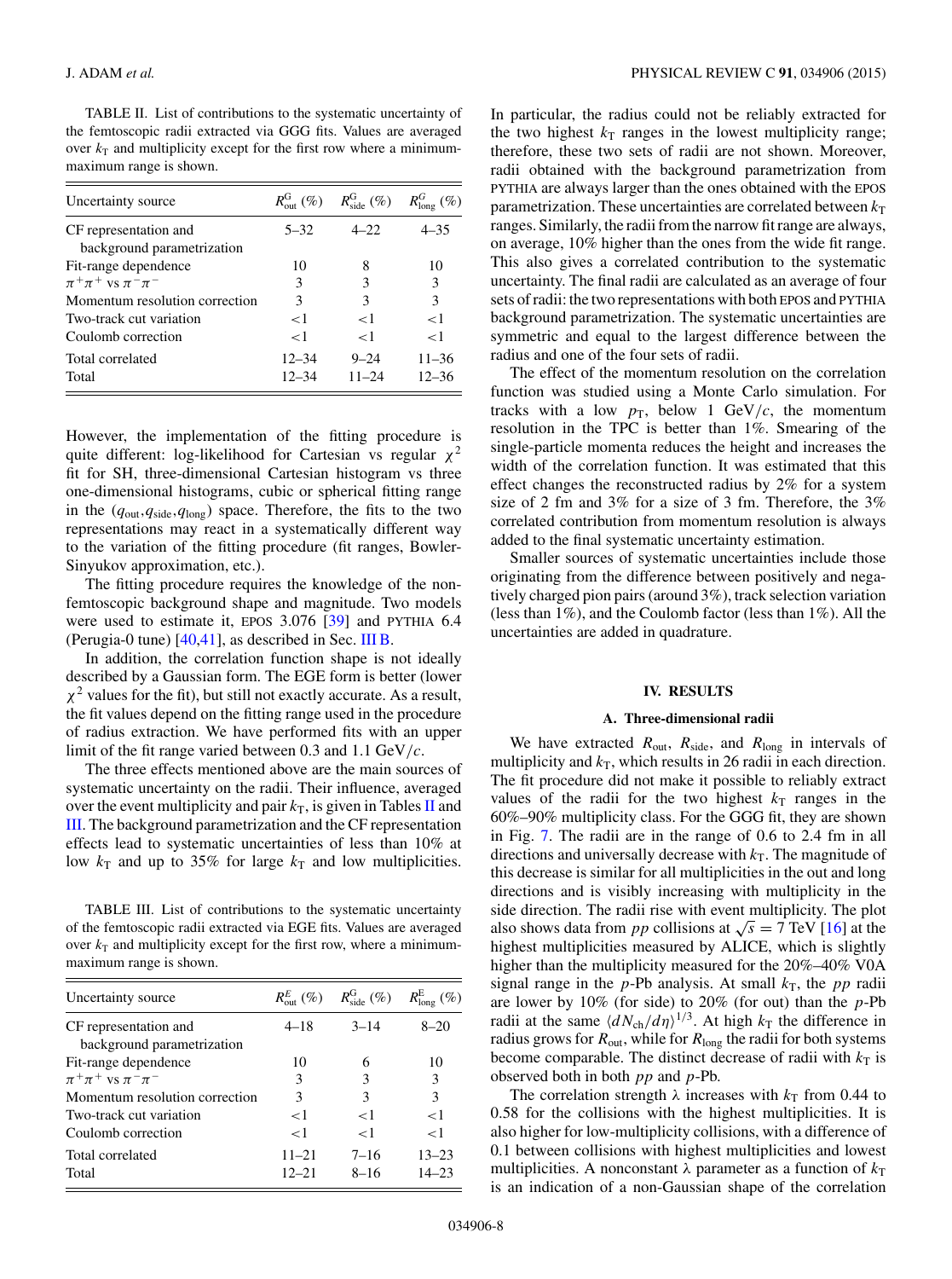<span id="page-8-0"></span>

FIG. 7. (Color online) Femtoscopic radii (GGG fit) as a function of the pair transverse momentum  $k<sub>T</sub>$  for four multiplicity classes. For comparison, radii from high-multiplicity *pp* collisions at  $\sqrt{s} = 7$ TeV [\[15\]](#page-11-0) and 4 predictions for *p*-Pb [\[24,25\]](#page-11-0) are shown as crosses and lines, respectively. The top, middle, and bottom panels show *R*out, *R*side, and *R*long radii, respectively. The points for multiplicity classes  $20\% - 40\%$  and  $40\% - 60\%$  have been slightly shifted in  $k_T$  for visibility.

function. The correlation functions are normalized to the ratio of the number of pairs in the signal and background histograms. The positive correlation at low *q* has to be then compensated by the normalization parameter *N*, which is in the range of 0.9–1.0. The  $\chi^2$ /ndf for the three-dimensional fit is on the order of 1.2.

The extracted background parameters indicate that this contribution increases with  $k<sub>T</sub>$  and decreases with multiplicity,



FIG. 8. (Color online) Femtoscopic radii (EGE fit) as a function of the pair transverse momentum  $k<sub>T</sub>$  for four multiplicity classes. For comparison, radii from high-multiplicity *pp* collisions at  $\sqrt{s}$  = 7 TeV [\[15\]](#page-11-0) are shown. The top, middle, and bottom panels show  $R_{\text{out}}^E$ ,  $R_{\text{side}}^G$ ,  $R_{\text{long}}^E$  radii, respectively. The data points for the multiplicity classes  $20\% - 40\%$  and  $40\% - 60\%$  have been slightly shifted in  $k<sub>T</sub>$  for visibility.

which is consistent with qualitative expectations for the minijet effect. The shape of the background is not spherical, leading to finite contributions to the (2*,*0) and (2*,*2) components. The constant shift in these components, given by  $\beta_2^0$  and  $\beta_2^2$ respectively, is only significant for the (2*,*0) component in lower multiplicities.

The corresponding fit results for the EGE fit are shown in Fig. 8. In the side direction the radii are consistent with the GGG results. The radii in the out and long directions are not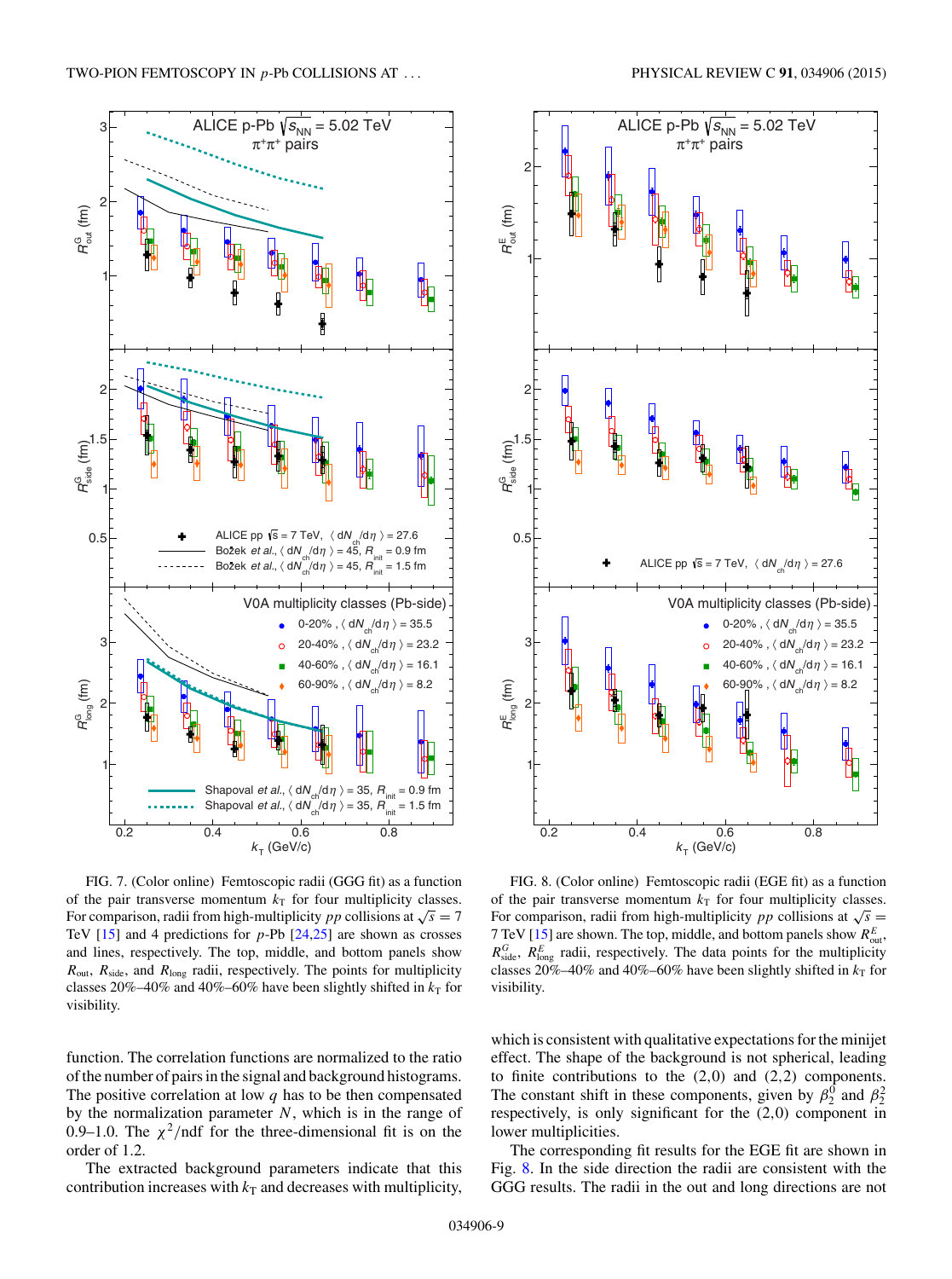<span id="page-9-0"></span>Gaussian widths in this case and cannot be directly compared to previous fits. However, all the trends are qualitatively the same in both cases: Radii increase with event multiplicity and decrease with pair transverse momentum. The values are 10% (for side and long) to 20% (for out) higher than those measured in *pp* collisions at similar event multiplicity [\[16\]](#page-11-0). The *λ* parameter for the EGE fit is on the order of 0.7 for the SH fits and growing from 0.7 at low  $k<sub>T</sub>$  to approximately 0.9 at the highest  $k<sub>T</sub>$  for the Cartesian fit, therefore significantly higher than in the Gaussian case. The observation that *λ* is closer to unity when moving from GGG to EGE fits is expected, as the EGE fit describes the shape of the correlation much better at low *q* and therefore better accounts for the non-Gaussian tails in the source function.

#### **B. Model comparisons**

Hydrodynamic model calculations for *p*-Pb collisions [\[24,25\]](#page-11-0), shown as lines in Fig. [7,](#page-8-0) predict the existence of a collectively expanding system. Both models employ two initial transverse size assumptions,  $R_{init} = 1.5$  fm and  $R_{init} =$ 0*.*9 fm, which correspond to two different scenarios of the energy deposition in the wounded nucleon model [\[25\]](#page-11-0). The resulting charged-particle multiplicity densities *dN*ch*/dη* of 45 [\[25\]](#page-11-0) and 35 [\[24\]](#page-11-0) are equal to or higher than the one in the ALICE 0%–20% multiplicity class. The calculations for *R*out overestimate the measured radii, while the ones with large initial size strongly overpredict the radii. The scenarios with lower initial size are closer to the data. For  $R_{\text{side}}$ , the calculations are in good agreement with the data in the highest multiplicity class, both in magnitude and in the slope of the  $k<sub>T</sub>$  dependence. Only the Shapoval *et al.* [\[24\]](#page-11-0) calculation for large initial size shows higher values than data. For  $R_{\text{long}}$ , calculations by Bozek and Broniowski  $[25]$  $[25]$  overshoot the measurement by at least 30% for the most central data, while those by Shapoval *et al.* are consistent within systematics. Again, the slope of the  $k<sub>T</sub>$  dependence is comparable. The study shows that the calculation with large initial size is disfavored by data. The calculations with lower initial size are closer to the experimental results, but are still overpredicting the overall magnitude of the radii by 10%–30%. Further refinement of the initial conditions may lead to a better agreement of the models with the data, especially at large multiplicities. The slope of the  $k<sub>T</sub>$  dependence is usually interpreted as a signature of collectivity. Interestingly, it is very similar in data and the models in all directions, which suggests that the system dynamics might be correctly modeled by hydrodynamics.

Also in the data the source shape is distinctly non-Gaussian. Further studies would require examination of the source shape in *p*-Pb collision models to see if similar deviations from a Gaussian form are observed.

The CGC approach has provided a qualitative statement on the initial size of the system in *p*-Pb collisions, suggesting that it is similar to that in *pp* collisions [\[27,28\]](#page-11-0). The measured radii, at high multiplicities and low  $k_T$ , are 10%–20% larger than those observed at similar multiplicities in *pp* data. For lower multiplicities the differences are smaller. These differences could still be accommodated in CGC calculations. Furthermore, the evolution of the slope of the  $k_T$  dependence

is similar between *pp* and *p*-Pb collisions in the side direction. Another similarity is the distinctly non-Gaussian shape of the source, which in *pp* and *p*-Pb is better described by an exponential-Gaussian-exponential form. It appears that data in *p*-Pb collisions still exhibit strong similarities to results from *pp* collisions. However, some deviations, which make the *p*-Pb more similar to *A*-*A* collisions, are also observed, especially at high multiplicity. The differences between small systems such as *pp* and *p*-Pb and peripheral *A*-*A* data are most naturally explained by the significantly different initial states in the two scenarios. Dedicated theoretical investigation of this issue is needed for a more definite answer, which may be able to accommodate both CGC and the hydrodynamic picture.

### **C. Comparison to the world data**

In Fig. [9](#page-10-0) the results from this analysis of the *p*-Pb data from the LHC (red solid circles) are compared to the world heavy-ion data, including results obtained at lower collision energies, as well as to results from *pp* collisions from ALICE and STAR. It has been observed [\[13\]](#page-11-0) that the three-dimensional femtoscopic radii scale roughly with the cube root of the measured charged-particle multiplicity density not only for a single energy and collision system, but also across many collision energies and initial system sizes. The *pp* and *A*-*A* data sets show significantly different scaling behavior, although both are linear in  $\langle dN_{\rm ch}/d\eta \rangle^{1/3}$ .

The *p*-Pb radii agree with those in *pp* collisions at low multiplicities. With increasing multiplicity, the radii for the two systems start to diverge. An analysis of one-dimensional averaged radii in *pp*, *p*-Pb, and Pb-Pb collisions using the three-pion cumulant correlations technique reveals that the multiplicity scaling for *p*-Pb lies between *pp* and Pb-Pb trends [\[21\]](#page-11-0), which is consistent with results presented here. However, the deviation of the correlation shape from Gaussian is similar to that observed in *pp* collisions and unlike the shapes observed in *A*-*A* collisions.

#### **V. CONCLUSIONS**

We reported on the three-dimensional pion femtoscopic radii in *p*-Pb collisions at  $\sqrt{s_{NN}}$  = 5.02 TeV, measured in four multiplicity and seven pair momentum intervals. The radii are found to decrease with  $k<sub>T</sub>$  in all cases, similar to measurements in *A*-*A* and high-multiplicity *pp* collisions. The radii increase with event multiplicity. At low multiplicities they are comparable to the *pp* values, while at higher multiplicities and low pair transverse momentum they are larger by 10%– 20%. However, they do not reach the values observed in *A*-*A* collisions at lower energies. The high-multiplicity data are compared to predictions from two models, both of them incorporating a fast hydrodynamic expansion of the created medium. They overpredict the values of the  $R_{\text{out}}$  and  $R_{\text{long}}$ parameters; however, the introduction of a smaller initial size results in a better description. The values of the  $R_{side}$  parameter and the slope of the  $k<sub>T</sub>$  dependence of the radii are in reasonable agreement. The models based on the CGC formalism suggest sizes similar to those obtained in *pp* data. The observed differences of about 10%–20% for high-multiplicity *p*-Pb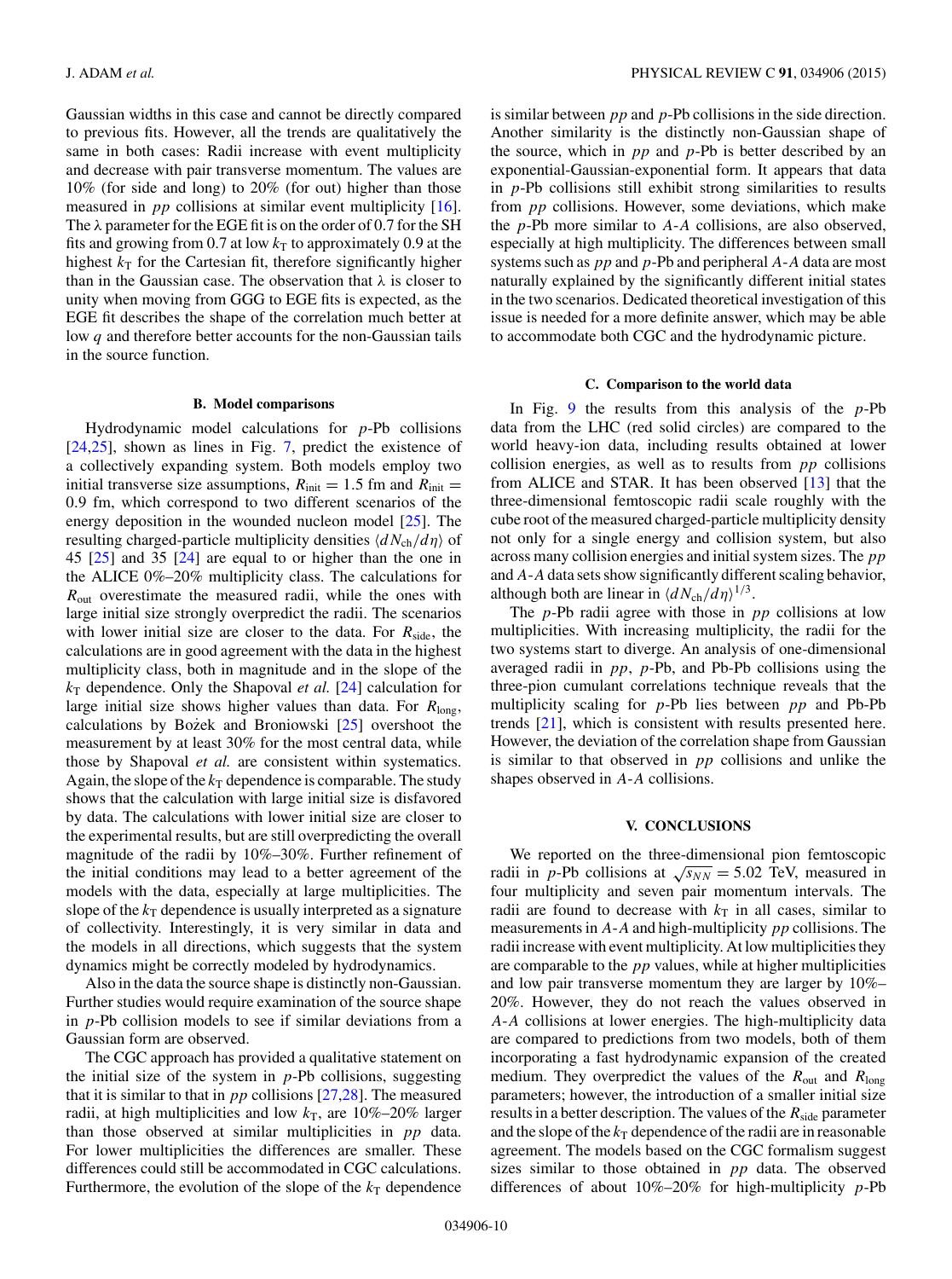<span id="page-10-0"></span>

FIG. 9. (Color online) Comparison of femtoscopic radii (Gaussian), as a function of the measured charged-particle multiplicity density, measured for various collision systems and energies by CERES [\[42\]](#page-12-0), STAR [\[45,46,53\]](#page-12-0), PHENIX [\[54\]](#page-12-0), and ALICE [\[16\]](#page-11-0).

collisions might not exclude this scenario. The observed non-Gaussian shape of the correlation is also similar in the *pp* and *p*-Pb collision systems.

### **ACKNOWLEDGMENTS**

The ALICE Collaboration would like to thank all its engineers and technicians for their invaluable contributions to the construction of the experiment and the CERN accelerator teams for the outstanding performance of the LHC complex. The ALICE Collaboration gratefully acknowledges the resources and support provided by all Grid centers and the Worldwide LHC Computing Grid (WLCG) collaboration. The ALICE Collaboration acknowledges the following funding agencies for their support in building and running the ALICE detector: State Committee of Science, World Federation of Scientists (WFS) and Swiss Fonds Kidagan, Armenia, Conselho Nacional de Desenvolvimento Científico e Tecnológico (CNPq), Financiadora de Estudos e Projetos (FINEP), Fundação de Amparo à Pesquisa do Estado de São Paulo (FAPESP); National Natural Science Foundation of China (NSFC), the Chinese Ministry of Education (CMOE) and the Ministry of Science and Technology of China (MSTC); Ministry of Education and Youth of the Czech Republic; Danish Natural Science Research Council, the Carlsberg Foundation and the Danish National Research Foundation; The European Research Council under the European Community's Seventh Framework Programme; Helsinki Institute of Physics

and the Academy of Finland; French CNRS-IN2P3, the "Region Pays de Loire," "Region Alsace," "Region Auvergne" and CEA, France; German Bundesministerium fur Bildung, Wissenschaft, Forschung und Technologie (BMBF) and the Helmholtz Association; General Secretariat for Research and Technology, Ministry of Development, Greece; Hungarian Orszagos Tudomanyos Kutatasi Alappgrammok (OTKA) and National Office for Research and Technology (NKTH); Department of Atomic Energy and Department of Science and Technology of the Government of India; Istituto Nazionale di Fisica Nucleare (INFN) and Centro Fermi-Museo Storico della Fisica e Centro Studi e Ricerche "Enrico Fermi," Italy; MEXT Grant-in-Aid for Specially Promoted Research, Japan; Joint Institute for Nuclear Research, Dubna; National Research Foundation of Korea (NRF); Consejo Nacional de Cienca y Tecnologia (CONACYT), Direccion General de Asuntos del Personal Academico (DGAPA), México; Amerique Latine Formation academique European Commission (ALFA-EC) and the EPLANET Program (European Particle Physics Latin American Network); Stichting voor Fundamenteel Onderzoek der Materie (FOM) and the Nederlandse Organisatie voor Wetenschappelijk Onderzoek (NWO), Netherlands; Research Council of Norway (NFR); National Science Centre, Poland; Ministry of National Education/Institute for Atomic Physics and Consiliul National al Cercetrii žtiinifice-Executive Agency for Higher Education Research Development and Innovation Funding (CNCS-UEFISCDI)-Romania; Ministry of Education and Science of Russian Federation, Russian Academy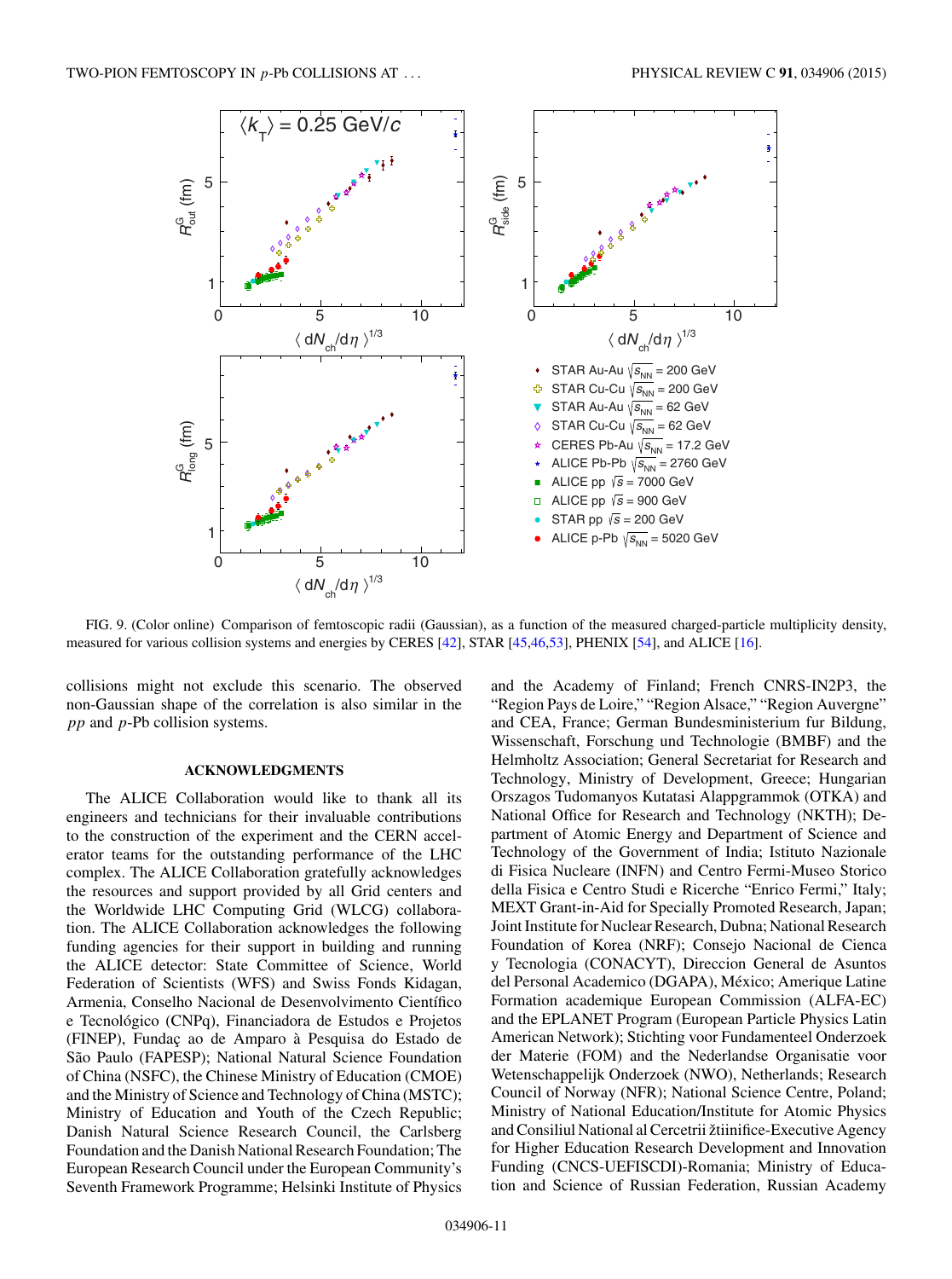<span id="page-11-0"></span>of Sciences, Russian Federal Agency of Atomic Energy, Russian Federal Agency for Science and Innovations and The Russian Foundation for Basic Research; Ministry of Education of Slovakia; Department of Science and Technology, South Africa; Centro de Investigaciones Energeticas, Medioambientales y Tecnologicas (CIEMAT), E-Infrastructure shared between Europe and Latin America (EELA); Ministerio de Economía y Competitividad (MINECO) of Spain; Xunta de Galicia (Consellería de Educación), Centro de Aplicaciones Tecnolgicas y Desarrollo Nuclear (CEADEN), Cubaenergía,

- [1] L. Evans and P. Bryant, LHC machine, [J. Instrum.](http://dx.doi.org/10.1088/1748-0221/3/08/S08001) **[3](http://dx.doi.org/10.1088/1748-0221/3/08/S08001)**, [S08001](http://dx.doi.org/10.1088/1748-0221/3/08/S08001) [\(2008\)](http://dx.doi.org/10.1088/1748-0221/3/08/S08001).
- [2] K. Aamodt *et al.* (ALICE Collaboration), Suppression of charged particle production at large transverse momentum in central Pb–Pb collisions at  $\sqrt{s_{NN}} = 2.76$  TeV, [Phys. Lett. B](http://dx.doi.org/10.1016/j.physletb.2010.12.020) **[696](http://dx.doi.org/10.1016/j.physletb.2010.12.020)**, [30](http://dx.doi.org/10.1016/j.physletb.2010.12.020) [\(2011\)](http://dx.doi.org/10.1016/j.physletb.2010.12.020).
- [3] S. Chatrchyan et al. (CMS Collaboration), Observation and studies of jet quenching in PbPb collisions at  $\sqrt{s_{NN}} = 2.76$ TeV, [Phys. Rev. C](http://dx.doi.org/10.1103/PhysRevC.84.024906) **[84](http://dx.doi.org/10.1103/PhysRevC.84.024906)**, [024906](http://dx.doi.org/10.1103/PhysRevC.84.024906) [\(2011\)](http://dx.doi.org/10.1103/PhysRevC.84.024906).
- [4] G. Aad *et al.* (ATLAS Collaboration), Observation of a centrality-dependent Dijet asymmetry in lead-lead collisions at  $\sqrt{s_{NN}}$  = 2.[76 TeV with the ATLAS detector at the LHC,](http://dx.doi.org/10.1103/PhysRevLett.105.252303) *Phys.* Rev. Lett. **[105](http://dx.doi.org/10.1103/PhysRevLett.105.252303)**, [252303](http://dx.doi.org/10.1103/PhysRevLett.105.252303) [\(2010\)](http://dx.doi.org/10.1103/PhysRevLett.105.252303).
- [5] K. Aamodt *et al.* (ALICE Collaboration), Elliptic flow of [charged particles in Pb-Pb collisions at](http://dx.doi.org/10.1103/PhysRevLett.105.252302)  $\sqrt{s_{NN}} = 2.76$  TeV, Phys. Rev. Lett. **[105](http://dx.doi.org/10.1103/PhysRevLett.105.252302)**, [252302](http://dx.doi.org/10.1103/PhysRevLett.105.252302) [\(2010\)](http://dx.doi.org/10.1103/PhysRevLett.105.252302).
- [6] K. Aamodt *et al.* (ALICE Collaboration), Higher harmonic anisotropic flow measurements of charged particles in Pb-Pb collisions at  $\sqrt{s_{NN}}$  = 2.76 TeV, [Phys. Rev. Lett.](http://dx.doi.org/10.1103/PhysRevLett.107.032301) **[107](http://dx.doi.org/10.1103/PhysRevLett.107.032301)**, [032301](http://dx.doi.org/10.1103/PhysRevLett.107.032301) [\(2011\)](http://dx.doi.org/10.1103/PhysRevLett.107.032301).
- [7] J. Adams *et al.* (STAR Collaboration), Experimental and theoretical challenges in the search for the quark gluon plasma: The STAR Collaboration's critical assessment of the evidence from RHIC collisions, [Nucl. Phys. A](http://dx.doi.org/10.1016/j.nuclphysa.2005.03.085) **[757](http://dx.doi.org/10.1016/j.nuclphysa.2005.03.085)**, [102](http://dx.doi.org/10.1016/j.nuclphysa.2005.03.085) [\(2005\)](http://dx.doi.org/10.1016/j.nuclphysa.2005.03.085).
- [8] K. Adcox *et al.* (PHENIX Collaboration), Formation of dense partonic matter in relativistic nucleus-nucleus collisions at RHIC: Experimental evaluation by the PHENIX collaboration, [Nucl. Phys. A](http://dx.doi.org/10.1016/j.nuclphysa.2005.03.086) **[757](http://dx.doi.org/10.1016/j.nuclphysa.2005.03.086)**, [184](http://dx.doi.org/10.1016/j.nuclphysa.2005.03.086) [\(2005\)](http://dx.doi.org/10.1016/j.nuclphysa.2005.03.086).
- [9] B. Back *et al.* (PHOBOS Collaboration), The PHOBOS perspective on discoveries at RHIC, [Nucl. Phys. A](http://dx.doi.org/10.1016/j.nuclphysa.2005.03.084) **[757](http://dx.doi.org/10.1016/j.nuclphysa.2005.03.084)**, [28](http://dx.doi.org/10.1016/j.nuclphysa.2005.03.084) [\(2005\)](http://dx.doi.org/10.1016/j.nuclphysa.2005.03.084).
- [10] I. Arsene *et al.* (BRAHMS Collaboration), Quark gluon plasma and color glass condensate at RHIC? The Perspective from the BRAHMS experiment, [Nucl. Phys. A](http://dx.doi.org/10.1016/j.nuclphysa.2005.02.130) **[757](http://dx.doi.org/10.1016/j.nuclphysa.2005.02.130)**, [1](http://dx.doi.org/10.1016/j.nuclphysa.2005.02.130) [\(2005\)](http://dx.doi.org/10.1016/j.nuclphysa.2005.02.130).
- [11] C. Salgado, J. Alvarez-Muniz, F. Arleo, N. Armesto, and M. Botje *et al.*, Proton-nucleus collisions at the LHC: Scientific opportunities and requirements, [J. Phys. G](http://dx.doi.org/10.1088/0954-3899/39/1/015010) **[39](http://dx.doi.org/10.1088/0954-3899/39/1/015010)**, [015010](http://dx.doi.org/10.1088/0954-3899/39/1/015010) [\(2012\)](http://dx.doi.org/10.1088/0954-3899/39/1/015010).
- [12] R. Lednicky, Correlation femtoscopy, [Nucl. Phys. A](http://dx.doi.org/10.1016/j.nuclphysa.2006.06.040) **[774](http://dx.doi.org/10.1016/j.nuclphysa.2006.06.040)**, [189](http://dx.doi.org/10.1016/j.nuclphysa.2006.06.040) [\(2006\)](http://dx.doi.org/10.1016/j.nuclphysa.2006.06.040).
- [13] M. Lisa, S. Pratt, R. Soltz, and U. Wiedemann, Femtoscopy in relativistic heavy ion collisions, [Annu. Rev. Nucl. Part. Sci.](http://dx.doi.org/10.1146/annurev.nucl.55.090704.151533) **[55](http://dx.doi.org/10.1146/annurev.nucl.55.090704.151533)**, [311](http://dx.doi.org/10.1146/annurev.nucl.55.090704.151533) [\(2005\)](http://dx.doi.org/10.1146/annurev.nucl.55.090704.151533).
- [14] K. Aamodt *et al.* (ALICE Collaboration), Two-pion Bose-Einstein correlations in central Pb-Pb collisions at  $\sqrt{s_{NN}} = 2.76$ TeV, [Phys. Lett. B](http://dx.doi.org/10.1016/j.physletb.2010.12.053) **[696](http://dx.doi.org/10.1016/j.physletb.2010.12.053)**, [328](http://dx.doi.org/10.1016/j.physletb.2010.12.053) [\(2011\)](http://dx.doi.org/10.1016/j.physletb.2010.12.053).
- [15] K. Aamodt et al. (ALICE Collaboration), Two-pion Bose-[Einstein correlations in](http://dx.doi.org/10.1103/PhysRevD.82.052001) *pp* collisions at  $\sqrt{s}$  = 900 GeV, Phys. Rev. D **[82](http://dx.doi.org/10.1103/PhysRevD.82.052001)**, [052001](http://dx.doi.org/10.1103/PhysRevD.82.052001) [\(2010\)](http://dx.doi.org/10.1103/PhysRevD.82.052001).

Cuba; and IAEA (International Atomic Energy Agency); Swedish Research Council (VR) and Knut & Alice Wallenberg Foundation (KAW); Ukraine Ministry of Education and Science; United Kingdom Science and Technology Facilities Council (STFC); The United States Department of Energy, the United States National Science Foundation, the State of Texas, and the State of Ohio; Ministry of Science, Education and Sports of Croatia and Unity through Knowledge Fund, Croatia; Council of Scientific and Industrial Research (CSIR), New Delhi, India

- [16] K. Aamodt *et al.* (ALICE Collaboration), Femtoscopy of *pp* collisions at  $\sqrt{s} = 0.9$  and 7 TeV at the LHC with twopion Bose-Einstein correlations, [Phys. Rev. D](http://dx.doi.org/10.1103/PhysRevD.84.112004) **[84](http://dx.doi.org/10.1103/PhysRevD.84.112004)**, [112004](http://dx.doi.org/10.1103/PhysRevD.84.112004) [\(2011\)](http://dx.doi.org/10.1103/PhysRevD.84.112004).
- [17] V. Khachatryan et al. (CMS Collaboration), First measurement of bose-einstein correlations in proton-proton collisions at  $\sqrt{s}$  = 0*.*9 and 2.36 TeV at the LHC, [Phys. Rev. Lett.](http://dx.doi.org/10.1103/PhysRevLett.105.032001) **[105](http://dx.doi.org/10.1103/PhysRevLett.105.032001)**, [032001](http://dx.doi.org/10.1103/PhysRevLett.105.032001) [\(2010\)](http://dx.doi.org/10.1103/PhysRevLett.105.032001).
- [18] V. Khachatryan et al. (CMS Collaboration), Measurement of Bose-Einstein correlations in *pp* collisions at  $\sqrt{s} = 0.9$  and 7 TeV, [J. High Energy Phys.](http://dx.doi.org/10.1007/JHEP05(2011)029) 05 [\(2011\)](http://dx.doi.org/10.1007/JHEP05(2011)029) [029.](http://dx.doi.org/10.1007/JHEP05(2011)029)
- [19] Z. Chajecki, T. D. Gutierrez, M. A. Lisa, and M. Lopez-Noriega (for the STAR Collaboration), AA versus *pp* (and dA): A puzzling scaling in HBT at RHIC, [arXiv:nucl-ex/0505009.](http://arxiv.org/abs/arXiv:nucl-ex/0505009)
- [20] N. Ajitanand *et al.*(for the PHENIX Collaboration), Comparison of the space-time extent of the emission source in *<sup>d</sup>*+Au and Au+Au collisions at  $\sqrt{s_{NN}}$  = 200 GeV, [Nucl. Phys. A](http://dx.doi.org/10.1016/j.nuclphysa.2014.08.054) [931](http://dx.doi.org/10.1016/j.nuclphysa.2014.08.054), [1082](http://dx.doi.org/10.1016/j.nuclphysa.2014.08.054) [\(2014\)](http://dx.doi.org/10.1016/j.nuclphysa.2014.08.054).
- [21] B. Abelev *et al.* (ALICE Collaboration), Freeze-out radii extracted from three-pion cumulants in pp, p–Pb and Pb–Pb collisions at the LHC, [Phys. Lett. B](http://dx.doi.org/10.1016/j.physletb.2014.10.034) **[739](http://dx.doi.org/10.1016/j.physletb.2014.10.034)**, [139](http://dx.doi.org/10.1016/j.physletb.2014.10.034) [\(2014\)](http://dx.doi.org/10.1016/j.physletb.2014.10.034).
- [22] P. Bozek, M. Chojnacki, W. Florkowski, and B. Tomasik, Hydrodynamic predictions for Pb+Pb collisions at  $\sqrt{s_{NN}}$  = 2*.*76 TeV, [Phys. Lett. B](http://dx.doi.org/10.1016/j.physletb.2010.09.065) **[694](http://dx.doi.org/10.1016/j.physletb.2010.09.065)**, [238](http://dx.doi.org/10.1016/j.physletb.2010.09.065) [\(2010\)](http://dx.doi.org/10.1016/j.physletb.2010.09.065).
- [23] Iu. A. Karpenko, Yu. M. Sinyukov, and K. Werner, Uniform description of bulk observables in hydrokinetic model of *<sup>A</sup>* <sup>+</sup> *<sup>A</sup>* collisions at RHIC and LHC, [Phys. Rev. C](http://dx.doi.org/10.1103/PhysRevC.87.024914) **[87](http://dx.doi.org/10.1103/PhysRevC.87.024914)**, [024914](http://dx.doi.org/10.1103/PhysRevC.87.024914) [\(2013\)](http://dx.doi.org/10.1103/PhysRevC.87.024914).
- [24] V. Shapoval, P. Braun-Munzinger, I. A. Karpenko, and Y. M. Sinyukov, [Phys. Lett. B](http://dx.doi.org/10.1016/j.physletb.2013.07.002) **[725](http://dx.doi.org/10.1016/j.physletb.2013.07.002)**, [139](http://dx.doi.org/10.1016/j.physletb.2013.07.002) [\(2013\)](http://dx.doi.org/10.1016/j.physletb.2013.07.002).
- [25] P. Bozek and W. Broniowski, Size of the emission source and collectivity in ultra-relativistic p–Pb collisions, [Phys. Lett. B](http://dx.doi.org/10.1016/j.physletb.2013.02.014) **[720](http://dx.doi.org/10.1016/j.physletb.2013.02.014)**, [250](http://dx.doi.org/10.1016/j.physletb.2013.02.014) [\(2013\)](http://dx.doi.org/10.1016/j.physletb.2013.02.014).
- [26] K. Dusling and R. Venugopalan, Comparison of the color glass condensate to dihadron correlations in proton-proton and protonnucleus collisions, [Phys. Rev. D](http://dx.doi.org/10.1103/PhysRevD.87.094034) **[87](http://dx.doi.org/10.1103/PhysRevD.87.094034)**, [094034](http://dx.doi.org/10.1103/PhysRevD.87.094034) [\(2013\)](http://dx.doi.org/10.1103/PhysRevD.87.094034).
- [27] A. Bzdak, B. Schenke, P. Tribedy, and R. Venugopalan, Initial state geometry and the role of hydrodynamics in proton-proton, proton-nucleus and deuteron-nucleus collisions, [Phys. Rev. C](http://dx.doi.org/10.1103/PhysRevC.87.064906) **[87](http://dx.doi.org/10.1103/PhysRevC.87.064906)**, [064906](http://dx.doi.org/10.1103/PhysRevC.87.064906) [\(2013\)](http://dx.doi.org/10.1103/PhysRevC.87.064906).
- [28] B. Schenke and R. Venugopalan, Eccentric protons? Sensitivity of flow to system size and shape in  $p+p$ ,  $p+Pb$  and  $Pb+Pb$ collisions, [Phys. Rev. Lett.](http://dx.doi.org/10.1103/PhysRevLett.113.102301) **[113](http://dx.doi.org/10.1103/PhysRevLett.113.102301)**, [102301](http://dx.doi.org/10.1103/PhysRevLett.113.102301) [\(2014\)](http://dx.doi.org/10.1103/PhysRevLett.113.102301).
- [29] K. Aamodt et al. (ALICE Collaboration), The ALICE experiment at the CERN LHC, J. Instrum. **3**, S08002 (2008).
- [30] B. B. Abelev et al. (ALICE Collaboration), Performance of the ALICE Experiment at the CERN LHC, [Int. J. Mod. Phys. A](http://dx.doi.org/10.1142/S0217751X14300440) **[29](http://dx.doi.org/10.1142/S0217751X14300440)**, [1430044](http://dx.doi.org/10.1142/S0217751X14300440) [\(2014\)](http://dx.doi.org/10.1142/S0217751X14300440).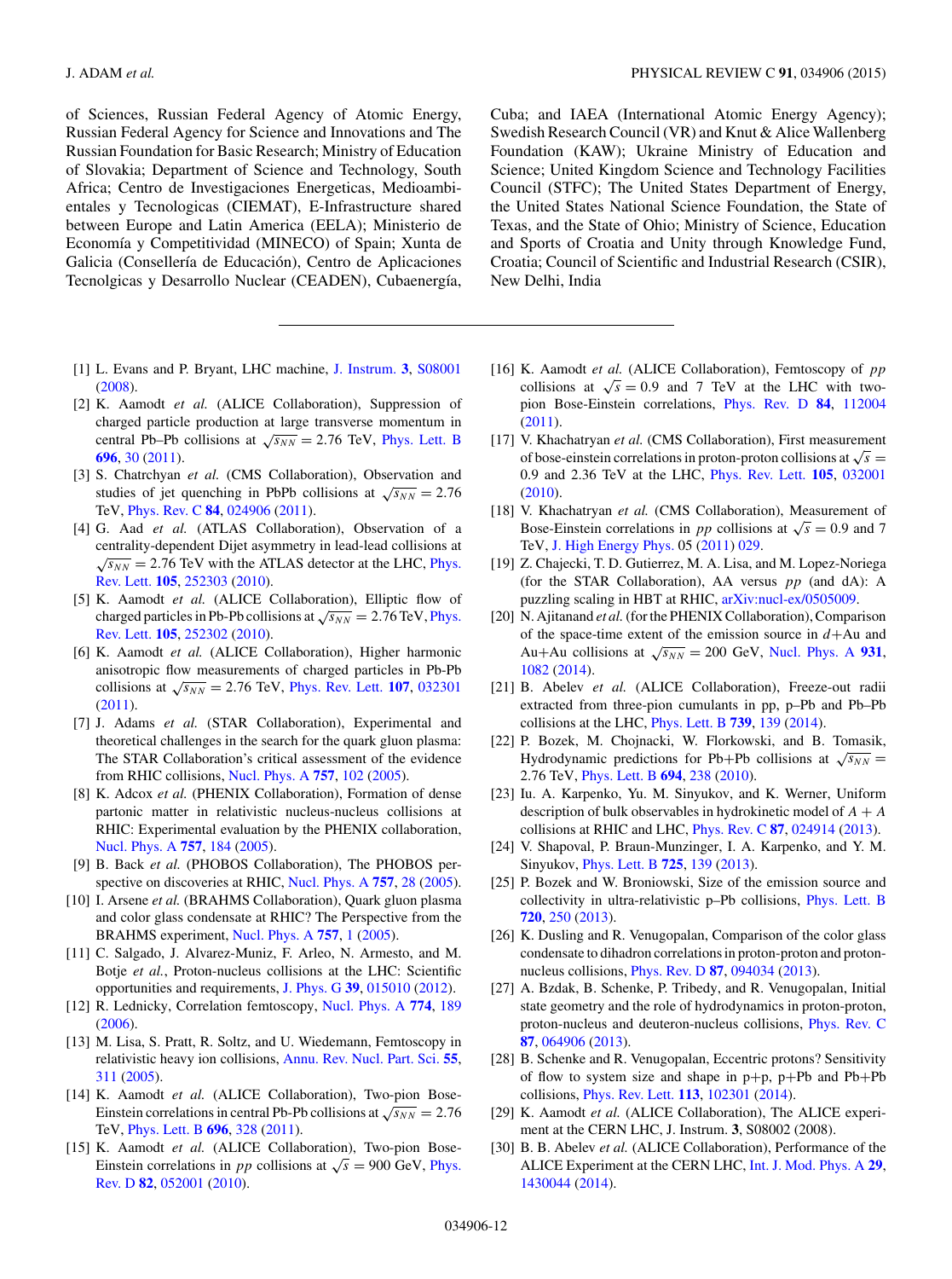- <span id="page-12-0"></span>[31] B. Abelev *et al.* (ALICE Collaboration), Pseudorapidity density [of charged particles](http://dx.doi.org/10.1103/PhysRevLett.110.032301) *p*-Pb collisions at  $\sqrt{s_{NN}} = 5.02$  TeV, Phys. Rev. Lett. **[110](http://dx.doi.org/10.1103/PhysRevLett.110.032301)**, [032301](http://dx.doi.org/10.1103/PhysRevLett.110.032301) [\(2013\)](http://dx.doi.org/10.1103/PhysRevLett.110.032301).
- [32] B. Abelev *et al.* (ALICE Collaboration), Centrality dependence of charged particle production at large transverse momentum in Pb–Pb collisions at  $\sqrt{s_{NN}}$  = 2.76 TeV, [Phys. Lett. B](http://dx.doi.org/10.1016/j.physletb.2013.01.051) [720](http://dx.doi.org/10.1016/j.physletb.2013.01.051), [52](http://dx.doi.org/10.1016/j.physletb.2013.01.051) [\(2013\)](http://dx.doi.org/10.1016/j.physletb.2013.01.051).
- [33] Z. Chajecki, Femtoscopy in hadron and lepton collisions: RHIC results and world systematics, Acta Phys. Pol. B **40**, 1119 (2009).
- [34] A. Kisiel and D. A. Brown, Efficient and robust calculation of femtoscopic correlation functions in spherical harmonics directly from the raw pairs measured in heavy-ion collisions, [Phys. Rev. C](http://dx.doi.org/10.1103/PhysRevC.80.064911) **[80](http://dx.doi.org/10.1103/PhysRevC.80.064911)**, [064911](http://dx.doi.org/10.1103/PhysRevC.80.064911) [\(2009\)](http://dx.doi.org/10.1103/PhysRevC.80.064911).
- [35] Z.-W. Lin, C. M. Ko, B.-A. Li, B. Zhang, and S. Pal, A. Multi[phase transport model for relativistic heavy ion collisions,](http://dx.doi.org/10.1103/PhysRevC.72.064901) Phys. Rev. C **[72](http://dx.doi.org/10.1103/PhysRevC.72.064901)**, [064901](http://dx.doi.org/10.1103/PhysRevC.72.064901) [\(2005\)](http://dx.doi.org/10.1103/PhysRevC.72.064901).
- [36] X.-N. Wang and M. Gyulassy, HIJING: A. Monte Carlo model [for multiple jet production in pp, pA. and AA collisions,](http://dx.doi.org/10.1103/PhysRevD.44.3501) Phys. Rev. D **[44](http://dx.doi.org/10.1103/PhysRevD.44.3501)**, [3501](http://dx.doi.org/10.1103/PhysRevD.44.3501) [\(1991\)](http://dx.doi.org/10.1103/PhysRevD.44.3501).
- [37] S. Roesler, R. Engel, and J. Ranft, The Monte Carlo event generator DPMJET-III, [arXiv:hep-ph/0012252.](http://arxiv.org/abs/arXiv:hep-ph/0012252)
- [38] K. Werner, B. Guiot, I. Karpenko, and T. Pierog, Analysing radial flow features in p-Pb and p-p collisions at several TeV. by studying identified particle production in EPOS3, [Phys. Rev. C](http://dx.doi.org/10.1103/PhysRevC.89.064903) **[89](http://dx.doi.org/10.1103/PhysRevC.89.064903)**, [064903](http://dx.doi.org/10.1103/PhysRevC.89.064903) [\(2014\)](http://dx.doi.org/10.1103/PhysRevC.89.064903).
- [39] K. Werner, M. Bleicher, B. Guiot, I. Karpenko, and T. Pierog, Evidence for flow in pPb collisions at 5 TeV. from v2 mass splitting, [Phys. Rev. Lett.](http://dx.doi.org/10.1103/PhysRevLett.112.232301) **[112](http://dx.doi.org/10.1103/PhysRevLett.112.232301)**, [232301](http://dx.doi.org/10.1103/PhysRevLett.112.232301) [\(2014\)](http://dx.doi.org/10.1103/PhysRevLett.112.232301).
- [40] T. Sjostrand, S. Mrenna, and P. Z. Skands, PYTHIA 6.4 Physics and Manual, [J. High Energy Phys.](http://dx.doi.org/10.1088/1126-6708/2006/05/026) 05 [\(2006\)](http://dx.doi.org/10.1088/1126-6708/2006/05/026) [026.](http://dx.doi.org/10.1088/1126-6708/2006/05/026)
- [41] P. Z. Skands, Tuning Monte Carlo generators: The perugia tunes, [Phys. Rev. D](http://dx.doi.org/10.1103/PhysRevD.82.074018) **[82](http://dx.doi.org/10.1103/PhysRevD.82.074018)**, [074018](http://dx.doi.org/10.1103/PhysRevD.82.074018) [\(2010\)](http://dx.doi.org/10.1103/PhysRevD.82.074018).
- [42] D. Adamova *et al.* (CERES Collaboration), Beam energy and centrality dependence of two-pion bose- einstein correlations at sps energies, [Nucl. Phys. A](http://dx.doi.org/10.1016/S0375-9474(02)01369-6) **[714](http://dx.doi.org/10.1016/S0375-9474(02)01369-6)**, [124](http://dx.doi.org/10.1016/S0375-9474(02)01369-6) [\(2003\)](http://dx.doi.org/10.1016/S0375-9474(02)01369-6).
- [43] C. Adler *et al.* (STAR Collaboration), Pion interferometry of  $\sqrt{s_{NN}}$  = 130 GeV Au+Au collisions at RHIC, *[Phys. Rev. Lett.](http://dx.doi.org/10.1103/PhysRevLett.87.082301)* **[87](http://dx.doi.org/10.1103/PhysRevLett.87.082301)**, [082301](http://dx.doi.org/10.1103/PhysRevLett.87.082301) [\(2001\)](http://dx.doi.org/10.1103/PhysRevLett.87.082301).
- [44] J. Adams *et al.* (STAR Collaboration), Azimuthally sensitive HBT in Au+[Au collisions at](http://dx.doi.org/10.1103/PhysRevLett.93.012301)  $\sqrt{s_{NN}}$  = 200 GeV, Phys. Rev. Lett. **[93](http://dx.doi.org/10.1103/PhysRevLett.93.012301)**, [012301](http://dx.doi.org/10.1103/PhysRevLett.93.012301) [\(2004\)](http://dx.doi.org/10.1103/PhysRevLett.93.012301).
- [45] J. Adams *et al.* (STAR Collaboration), Pion interferometry in Au+Au collisions at  $\sqrt{s_{NN}}$  = 200 GeV, [Phys. Rev. C](http://dx.doi.org/10.1103/PhysRevC.71.044906) [71](http://dx.doi.org/10.1103/PhysRevC.71.044906), [044906](http://dx.doi.org/10.1103/PhysRevC.71.044906) [\(2005\)](http://dx.doi.org/10.1103/PhysRevC.71.044906).
- [46] B. I. Abelev et al. (STAR Collaboration), Pion Interferometry in Au+Au and Cu+Cu Collisions at RHIC, [Phys. Rev. C](http://dx.doi.org/10.1103/PhysRevC.80.024905) **[80](http://dx.doi.org/10.1103/PhysRevC.80.024905)**, [024905](http://dx.doi.org/10.1103/PhysRevC.80.024905) [\(2009\)](http://dx.doi.org/10.1103/PhysRevC.80.024905).
- [47] K. Adcox *et al.* (PHENIX Collaboration), Transverse mass dependence of two-pion correlations in Au+Au collisions at  $\sqrt{s_{NN}}$  = 130 GeV, [Phys. Rev. Lett.](http://dx.doi.org/10.1103/PhysRevLett.88.192302) **[88](http://dx.doi.org/10.1103/PhysRevLett.88.192302)**, [192302](http://dx.doi.org/10.1103/PhysRevLett.88.192302) [\(2002\)](http://dx.doi.org/10.1103/PhysRevLett.88.192302).
- [48] S. S. Adler *et al.* (PHENIX Collaboration), Evidence for a long-range component in the pion emission source in Au+Au collisions at  $\sqrt{s_{NN}}$  = 200 GeV, [Phys. Rev. Lett.](http://dx.doi.org/10.1103/PhysRevLett.98.132301) **[98](http://dx.doi.org/10.1103/PhysRevLett.98.132301)**, [132301](http://dx.doi.org/10.1103/PhysRevLett.98.132301) [\(2007\)](http://dx.doi.org/10.1103/PhysRevLett.98.132301).
- [49] S. Afanasiev *et al.* (PHENIX Collaboration), Source breakup dynamics in Au+Au Collisions at  $\sqrt{s_{NN}}$  = 200 GeV via threedimensional two-pion source imaging, [Phys. Rev. Lett.](http://dx.doi.org/10.1103/PhysRevLett.100.232301) **[100](http://dx.doi.org/10.1103/PhysRevLett.100.232301)**, [232301](http://dx.doi.org/10.1103/PhysRevLett.100.232301) [\(2008\)](http://dx.doi.org/10.1103/PhysRevLett.100.232301).
- [50] R. Lednicky, Finite-size effects on two-particle production in continuous and discrete spectrum, [Phys. Part. Nucl.](http://dx.doi.org/10.1134/S1063779609030034) **[40](http://dx.doi.org/10.1134/S1063779609030034)**, [307](http://dx.doi.org/10.1134/S1063779609030034) [\(2009\)](http://dx.doi.org/10.1134/S1063779609030034).
- [51] M. Bowler, Coulomb corrections to Bose-Einstein correlations have been greatly exaggerated, [Phys. Lett. B](http://dx.doi.org/10.1016/0370-2693(91)91541-3) **[270](http://dx.doi.org/10.1016/0370-2693(91)91541-3)**, [69](http://dx.doi.org/10.1016/0370-2693(91)91541-3) [\(1991\)](http://dx.doi.org/10.1016/0370-2693(91)91541-3).
- [52] Y. Sinyukov, R. Lednicky, S. Akkelin, J. Pluta, and B. Erazmus, Coulomb corrections for interferometry analysis of expanding hadron systems, [Phys. Lett. B](http://dx.doi.org/10.1016/S0370-2693(98)00653-4) **[432](http://dx.doi.org/10.1016/S0370-2693(98)00653-4)**, [248](http://dx.doi.org/10.1016/S0370-2693(98)00653-4) [\(1998\)](http://dx.doi.org/10.1016/S0370-2693(98)00653-4).
- [53] M. Aggarwal *et al.* (STAR Collaboration), Pion femtoscopy in *p* + *p* collisions at  $\sqrt{s}$  = 200 GeV, [Phys. Rev. C](http://dx.doi.org/10.1103/PhysRevC.83.064905) [83](http://dx.doi.org/10.1103/PhysRevC.83.064905), [064905](http://dx.doi.org/10.1103/PhysRevC.83.064905)  $(2011)$ .
- [54] S. S. Adler *et al.* (PHENIX Collaboration), Bose-Einstein correlations of charged pion pairs in Au+Au collisions at  $\sqrt{s_{NN}}$  = 200 GeV, [Phys. Rev. Lett.](http://dx.doi.org/10.1103/PhysRevLett.93.152302) **[93](http://dx.doi.org/10.1103/PhysRevLett.93.152302)**, [152302](http://dx.doi.org/10.1103/PhysRevLett.93.152302) [\(2004\)](http://dx.doi.org/10.1103/PhysRevLett.93.152302).

J. Adam,<sup>39</sup> D. Adamová,<sup>[82](#page-16-0)</sup> M. M. Aggarwal,<sup>[86](#page-16-0)</sup> G. Aglieri Rinella,<sup>[36](#page-15-0)</sup> M. Agnello,<sup>[93,110](#page-16-0)</sup> N. Agrawal,<sup>47</sup> Z. Ahammed,<sup>130</sup> I. Ahmed,<sup>[16](#page-15-0)</sup> S. U. Ahn,<sup>67</sup> I. Aimo,<sup>93,110</sup> S. Aiola,<sup>[134](#page-17-0)</sup> M. Ajaz,<sup>16</sup> A. Akindinov,<sup>[57](#page-15-0)</sup> S. N. Alam,<sup>[130](#page-17-0)</sup> D. Aleksandrov,<sup>[99](#page-16-0)</sup> B. Alessandro,<sup>110</sup> D. Alexandre,<sup>[101](#page-16-0)</sup> R. Alfaro Molina,<sup>[63](#page-15-0)</sup> A. Alici,<sup>[12,](#page-15-0)[104](#page-16-0)</sup> A. Alkin,<sup>[3](#page-14-0)</sup> J. Alme,<sup>37</sup> T. Alt,<sup>[42](#page-15-0)</sup> S. Altinpinar,<sup>[18](#page-15-0)</sup> I. Altsybeev,<sup>[129](#page-17-0)</sup> C. Alves Garcia Prado,<sup>[118](#page-16-0)</sup> C. Andrei,<sup>[77](#page-16-0)</sup> A. Andronic,<sup>[96](#page-16-0)</sup> V. Anguelov,<sup>[92](#page-16-0)</sup> J. Anielski,<sup>[53](#page-15-0)</sup> T. Antičić,<sup>[97](#page-16-0)</sup> F. Antinori,<sup>107</sup> P. Antonioli,<sup>[104](#page-16-0)</sup> L. Aphecetche,<sup>112</sup> H. Appelshäuser,<sup>[52](#page-15-0)</sup> S. Arcelli,<sup>[28](#page-15-0)</sup> N. Armesto,<sup>[17](#page-15-0)</sup> R. Arnaldi,<sup>[110](#page-16-0)</sup> T. Aronsson,<sup>[134](#page-17-0)</sup> I. C. Arsene,<sup>[22](#page-15-0)</sup> M. Arslandok,<sup>[52](#page-15-0)</sup> A. Augustinus,<sup>36</sup> R. Averbeck,<sup>[96](#page-16-0)</sup> M. D. Azmi,<sup>[19](#page-15-0)</sup> M. Bach,<sup>[42](#page-15-0)</sup> A. Badalà,<sup>[106](#page-16-0)</sup> Y. W. Baek,<sup>[43](#page-15-0)</sup> S. Bagnasco,<sup>110</sup> R. Bailhache,<sup>[52](#page-15-0)</sup> R. Bala,<sup>[89](#page-16-0)</sup> A. Baldisseri,<sup>[15](#page-15-0)</sup> M. Ball,<sup>91</sup> F. Baltasar Dos Santos Pedrosa,<sup>36</sup> R. C. Baral,<sup>[60](#page-15-0)</sup> A. M. Barbano,<sup>110</sup> R. Barbera,<sup>[29](#page-15-0)</sup> F. Barile,<sup>[33](#page-15-0)</sup> G. G. Barnaföldi,<sup>[133](#page-17-0)</sup> L. S. Barnby,<sup>[101](#page-16-0)</sup> V. Barret,<sup>[69](#page-16-0)</sup> P. Bartalini,<sup>7</sup> J. Bartke,<sup>115</sup> E. Bartsch,<sup>[52](#page-15-0)</sup> M. Basile,<sup>[28](#page-15-0)</sup> N. Bastid,<sup>[69](#page-16-0)</sup> S. Basu,<sup>[130](#page-17-0)</sup> B. Bathen,<sup>[53](#page-15-0)</sup> G. Batigne,<sup>[112](#page-16-0)</sup> A. Batista Camejo,<sup>69</sup> B. Batyunya,<sup>[65](#page-15-0)</sup> P. C. Batzing,<sup>[22](#page-15-0)</sup> I. G. Bearden,<sup>79</sup> H. Beck,<sup>52</sup> C. Bedda,<sup>[93](#page-16-0)</sup> N. K. Behera,<sup>[47](#page-15-0)</sup> I. Belikov,<sup>54</sup> F. Bellini,<sup>[2](#page-14-0)8</sup> H. Bello Martinez,<sup>2</sup> R. Bellwied,<sup>[120](#page-16-0)</sup> R. Belmont,<sup>[132](#page-17-0)</sup> E. Belmont-Moreno,<sup>[63](#page-15-0)</sup> V. Belyaev,<sup>[75](#page-16-0)</sup> G. Bencedi,<sup>[133](#page-17-0)</sup> S. Beole,<sup>[27](#page-15-0)</sup> I. Berceanu,<sup>[77](#page-16-0)</sup> A. Bercuci,<sup>77</sup> Y. Berdnikov,<sup>[84](#page-16-0)</sup> D. Berenyi,<sup>133</sup> R. A. Bertens,<sup>56</sup> D. Berzano,<sup>[36,27](#page-15-0)</sup> L. Betev,<sup>36</sup> A. Bhasin,<sup>[89](#page-16-0)</sup> I. R. Bhat,<sup>89</sup> A. K. Bhati,<sup>86</sup> B. Bhattacharjee,<sup>44</sup> J. Bhom,<sup>126</sup> L. Bianchi,<sup>27,[120](#page-16-0)</sup> N. Bianchi,<sup>[71](#page-16-0)</sup> C. Bianchin,<sup>[132](#page-17-0)[,56](#page-15-0)</sup> J. Bielčík,<sup>[39](#page-15-0)</sup> J. Bielčíková,<sup>[82](#page-16-0)</sup> A. Bilandzic,<sup>[79](#page-16-0)</sup> S. Biswas,<sup>78</sup> S. Bjelogrlic,<sup>[56](#page-15-0)</sup> F. Blanco,<sup>[10](#page-15-0)</sup> D. Blau,<sup>[99](#page-16-0)</sup> C. Blume,<sup>[52](#page-15-0)</sup> F. Bock,<sup>[73,92](#page-16-0)</sup> A. Bogdanov,<sup>[75](#page-16-0)</sup> H. Bøggild,<sup>[79](#page-16-0)</sup> L. Boldizsár,<sup>[133](#page-17-0)</sup> M. Bombara,<sup>40</sup> J. Book,<sup>52</sup> H. Borel,<sup>[15](#page-15-0)</sup> A. Borissov,<sup>[95](#page-16-0)</sup> M. Borri,<sup>[81](#page-16-0)</sup> F. Bossú,<sup>[64](#page-15-0)</sup> M. Botje,<sup>[80](#page-16-0)</sup> E. Botta,<sup>[27](#page-15-0)</sup> S. Böttger,<sup>[51](#page-15-0)</sup> P. Braun-Munzinger,<sup>[96](#page-16-0)</sup> M. Bregant,<sup>[118](#page-16-0)</sup> T. Breitner,<sup>[51](#page-15-0)</sup> T. A. Broker,<sup>[52](#page-15-0)</sup> T. A. Browning,<sup>[94](#page-16-0)</sup> M. Broz,<sup>[39](#page-15-0)</sup> E. J. Brucken,<sup>[45](#page-15-0)</sup> E. Bruna,<sup>[110](#page-16-0)</sup> G. E. Bruno,<sup>[33](#page-15-0)</sup> D. Budnikov,<sup>[98](#page-16-0)</sup> H. Buesching,<sup>52</sup> S. Bufalino,<sup>[36,](#page-15-0)[110](#page-16-0)</sup> P. Buncic,<sup>[36](#page-15-0)</sup> O. Busch,<sup>92</sup> Z. Buthelezi,<sup>[64](#page-15-0)</sup> J. T. Buxton,<sup>20</sup> D. Caffarri,<sup>[30,36](#page-15-0)</sup> X. Cai,<sup>7</sup> H. Caines, <sup>[134](#page-17-0)</sup> L. Calero Diaz, <sup>[71](#page-16-0)</sup> A. Caliva, <sup>56</sup> E. Calvo Villar, <sup>102</sup> P. Camerini, <sup>[26](#page-15-0)</sup> F. Carena, <sup>[36](#page-15-0)</sup> W. Carena, <sup>36</sup>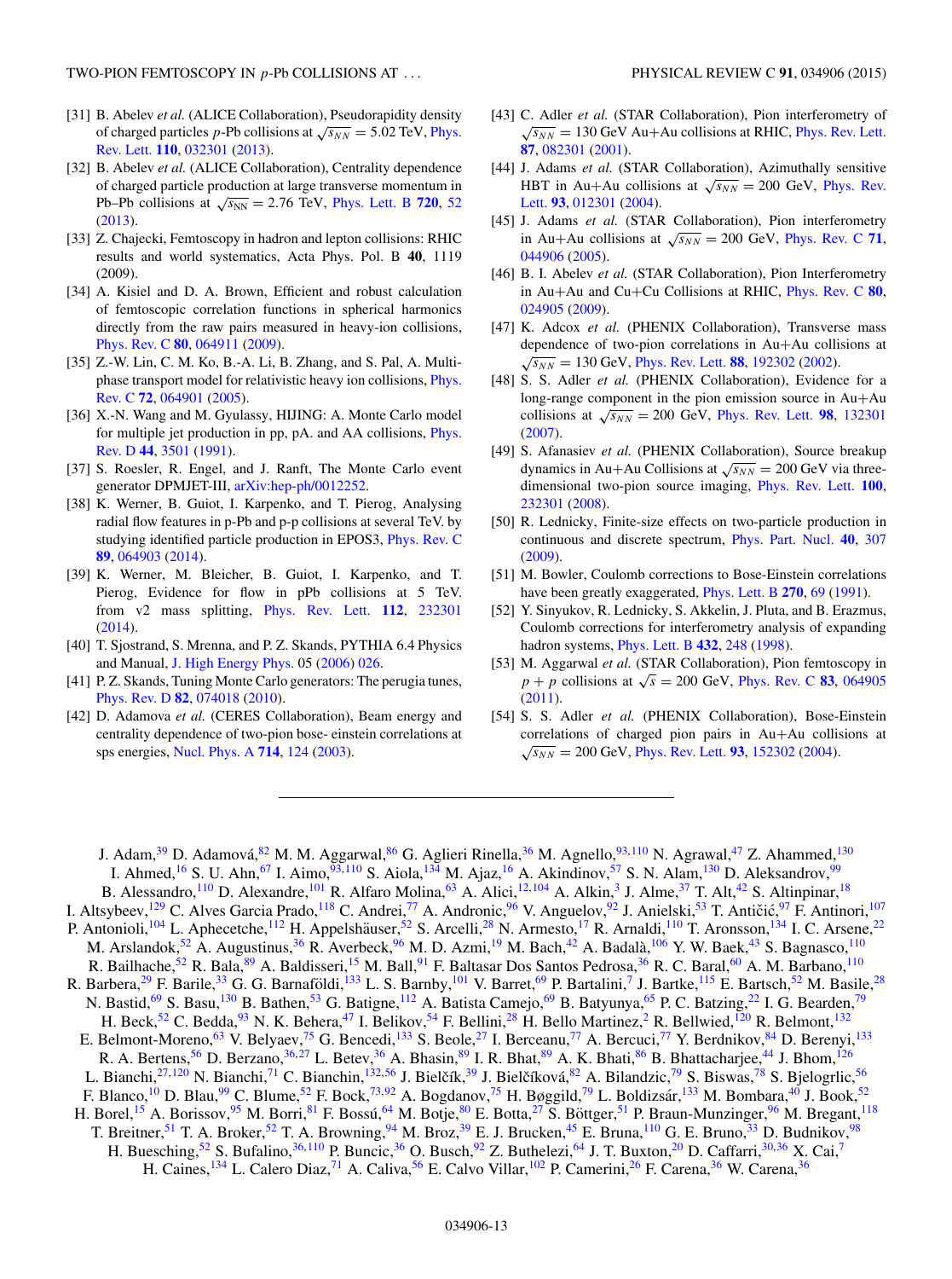J. Castillo Castellanos,<sup>[15](#page-15-0)</sup> A. J. Castro,<sup>[123](#page-16-0)</sup> E. A. R. Casula,<sup>[25](#page-15-0)</sup> C. Cavicchioli,<sup>[36](#page-15-0)</sup> C. Ceballos Sanchez,<sup>9</sup> J. Cepila,<sup>39</sup> P. Cerello,<sup>[110](#page-16-0)</sup> B. Chang, <sup>[121](#page-16-0)</sup> S. Chapeland, <sup>[3](#page-14-0)6</sup> M. Chartier, <sup>122</sup> J. L. Charvet, <sup>15</sup> S. Chattopadhyay, <sup>130</sup> S. Chattopadhyay, <sup>100</sup> V. Chelnokov, <sup>3</sup> M. Cherney, <sup>[85](#page-16-0)</sup> C. Cheshkov, <sup>[128](#page-17-0)</sup> B. Cheynis, <sup>128</sup> V. Chibante Barroso, <sup>36</sup> D. D. Chinellato, <sup>[119](#page-16-0)</sup> P. Chochula, <sup>36</sup> K. Choi, <sup>[95](#page-16-0)</sup> M. Chojnacki,<sup>79</sup> S. Choudhury,<sup>130</sup> P. Christakoglou,<sup>[80](#page-16-0)</sup> C. H. Christensen,<sup>[79](#page-16-0)</sup> P. Christiansen,<sup>[34](#page-15-0)</sup> T. Chujo,<sup>[126](#page-16-0)</sup> S. U. Chung,<sup>[95](#page-16-0)</sup> C. Cicalo,<sup>[105](#page-16-0)</sup> L. Cifarelli,<sup>[12,28](#page-15-0)</sup> F. Cindolo,<sup>[104](#page-16-0)</sup> J. Cleymans,<sup>88</sup> F. Colamaria,<sup>[33](#page-15-0)</sup> D. Colella,<sup>33</sup> A. Collu,<sup>[25](#page-15-0)</sup> M. Colocci,<sup>[28](#page-15-0)</sup> G. Conesa Balbastre,<sup>[70](#page-16-0)</sup> Z. Conesa del Valle,<sup>50</sup> M. E. Connors,<sup>134</sup> J. G. Contreras,<sup>11,39</sup> T. M. Cormier,<sup>[83](#page-16-0)</sup> Y. Corrales Morales,<sup>[27](#page-15-0)</sup> I. Cortés Maldonado, <sup>[2](#page-14-0)</sup> P. Cortese, <sup>[32](#page-15-0)</sup> M. R. Cosentino, <sup>[118](#page-16-0)</sup> F. Costa, <sup>[36](#page-15-0)</sup> P. Crochet, <sup>[69](#page-16-0)</sup> R. Cruz Albino, <sup>[11](#page-15-0)</sup> E. Cuautle, <sup>62</sup> L. Cunqueiro,<sup>[36](#page-15-0)</sup> T. Dahms,<sup>91</sup> A. Dainese,<sup>[107](#page-16-0)</sup> A. Danu,<sup>61</sup> D. Das,<sup>100</sup> I. Das,<sup>100,[50](#page-15-0)</sup> S. Das,<sup>4</sup> A. Dash,<sup>[119](#page-16-0)</sup> S. Dash,<sup>[47](#page-15-0)</sup> S. De,<sup>[130](#page-17-0)[,118](#page-16-0)</sup> A. De Caro,<sup>[31,12](#page-15-0)</sup> G. de Cataldo,<sup>[103](#page-16-0)</sup> J. de Cuveland,<sup>42</sup> A. De Falco,<sup>[25](#page-15-0)</sup> D. De Gruttola,<sup>[12,31](#page-15-0)</sup> N. De Marco,<sup>[110](#page-16-0)</sup> S. De Pasquale,<sup>[31](#page-15-0)</sup> A. Deisting,<sup>[96,92](#page-16-0)</sup> A. Deloff,<sup>[76](#page-16-0)</sup> E. Dénes,<sup>[133](#page-17-0)</sup> G. D'Erasmo,<sup>[33](#page-15-0)</sup> D. Di Bari,<sup>33</sup> A. Di Mauro,<sup>[36](#page-15-0)</sup> P. Di Nezza,<sup>71</sup> M. A. Diaz Corchero,<sup>[10](#page-15-0)</sup> T. Dietel,<sup>[88](#page-16-0)</sup> P. Dillenseger,<sup>[52](#page-15-0)</sup> R. Divià,<sup>[36](#page-15-0)</sup> Ø. Djuvsland,<sup>[18](#page-15-0)</sup> A. Dobrin,<sup>[56,](#page-15-0)[80](#page-16-0)</sup> T. Dobrowolski,<sup>76</sup> D. Domenicis Gimenez,<sup>118</sup> B. Dönigus,<sup>[52](#page-15-0)</sup> O. Dordic,<sup>[22](#page-15-0)</sup> A. K. Dubey,<sup>[130](#page-17-0)</sup> A. Dubla,<sup>[56](#page-15-0)</sup> L. Ducroux,<sup>[128](#page-17-0)</sup> P. Dupieux,<sup>[69](#page-16-0)</sup> R. J. Ehlers,<sup>134</sup> D. Elia,<sup>[103](#page-16-0)</sup> H. Engel,<sup>51</sup> B. Erazmus,<sup>[112,](#page-16-0)[36](#page-15-0)</sup> F. Erhardt,<sup>[127](#page-17-0)</sup> D. Eschweiler,<sup>[42](#page-15-0)</sup> B. Espagnon,<sup>[50](#page-15-0)</sup> M. Estienne,<sup>[112](#page-16-0)</sup> S. Esumi,<sup>[126](#page-16-0)</sup> D. Evans,<sup>[101](#page-16-0)</sup> S. Evdokimov,<sup>[111](#page-16-0)</sup> G. Eyyubova,<sup>39</sup> L. Fabbietti,<sup>[91](#page-16-0)</sup> D. Fabris,<sup>[107](#page-16-0)</sup> J. Faivre,<sup>70</sup> A. Fantoni,<sup>[71](#page-16-0)</sup> M. Fasel,<sup>[73](#page-16-0)</sup> L. Feldkamp,<sup>[53](#page-15-0)</sup> D. Felea,<sup>[61](#page-15-0)</sup> A. Feliciello,<sup>[110](#page-16-0)</sup> G. Feofilov,<sup>[129](#page-17-0)</sup> J. Ferencei,<sup>8[2](#page-14-0)</sup> A. Fernández Téllez,<sup>2</sup> E. G. Ferreiro,<sup>[17](#page-15-0)</sup> A. Ferretti,<sup>[27](#page-15-0)</sup> A. Festanti,<sup>[30](#page-15-0)</sup> J. Figiel,<sup>115</sup> M. A. S. Figueredo,<sup>[122](#page-16-0)</sup> S. Filchagin,<sup>[98](#page-16-0)</sup> D. Finogeev,<sup>[55](#page-15-0)</sup> F. M. Fionda,<sup>[103](#page-16-0)</sup> E. M. Fiore,<sup>[33](#page-15-0)</sup> M. Floris,<sup>[36](#page-15-0)</sup> S. Foertsch,<sup>[64](#page-15-0)</sup> P. Foka,<sup>[96](#page-16-0)</sup> S. Fokin,<sup>[99](#page-16-0)</sup> E. Fragiacomo,<sup>[109](#page-16-0)</sup> A. Francescon,<sup>[36,30](#page-15-0)</sup> U. Frankenfeld,<sup>[96](#page-16-0)</sup> U. Fuchs,<sup>36</sup> C. Furget,<sup>[70](#page-16-0)</sup> A. Furs,<sup>55</sup> M. Fusco Girard,<sup>[31](#page-15-0)</sup> J. J. Gaardhøje,<sup>79</sup> M. Gagliardi,<sup>[27](#page-15-0)</sup> A. M. Gago,<sup>[102](#page-16-0)</sup> M. Gallio,<sup>2[7](#page-14-0)</sup> D. R. Gangadharan,<sup>73</sup> P. Ganoti,<sup>87</sup> C. Gao,<sup>7</sup> C. Garabatos,<sup>[96](#page-16-0)</sup> E. Garcia-Solis,<sup>[13](#page-15-0)</sup> C. Gargiulo,<sup>[36](#page-15-0)</sup> P. Gasik,<sup>[91](#page-16-0)</sup> M. Germain,<sup>[112](#page-16-0)</sup> A. Gheata,<sup>36</sup> M. Gheata,<sup>61,36</sup> P. Ghosh,<sup>[130](#page-17-0)</sup> S. K. Ghosh,<sup>[4](#page-14-0)</sup> P. Gianotti,<sup>71</sup> P. Giubellino,<sup>[36](#page-15-0)</sup> P. Giubilato,<sup>[30](#page-15-0)</sup> E. Gladysz-Dziadus,<sup>[115](#page-16-0)</sup> P. Glässel,<sup>[92](#page-16-0)</sup> A. Gomez Ramirez,<sup>[51](#page-15-0)</sup> P. González-Zamora,<sup>[10](#page-15-0)</sup> S. Gorbunov,<sup>42</sup> L. Görlich,<sup>[115](#page-16-0)</sup> S. Gotovac,<sup>114</sup> V. Grabski,<sup>[63](#page-15-0)</sup> L. K. Graczykowski,<sup>[131](#page-17-0)</sup> A. Grelli,<sup>[56](#page-15-0)</sup> A. Grigoras,<sup>[36](#page-15-0)</sup> C. Grigoras,<sup>36</sup> V. Grigoriev,<sup>[75](#page-16-0)</sup> A. Grigoryan,<sup>[1](#page-14-0)</sup> S. Grigoryan,<sup>[65](#page-15-0)</sup> B. Grinyov,<sup>[3](#page-14-0)</sup> N. Grion,<sup>[109](#page-16-0)</sup> J. F. Grosse-Oetringhaus,<sup>36</sup> J.-Y. Grossiord,<sup>[128](#page-17-0)</sup> R. Grosso,<sup>[36](#page-15-0)</sup> F. Guber,<sup>[55](#page-15-0)</sup> R. Guernane,<sup>[70](#page-16-0)</sup> B. Guerzoni,<sup>28</sup> K. Gulbrandsen,<sup>[79](#page-16-0)</sup> H. Gulkanyan,<sup>[1](#page-14-0)</sup> T. Gunji,<sup>[125](#page-16-0)</sup> A. Gupta,<sup>[89](#page-16-0)</sup> R. Gupta,<sup>89</sup> R. Haake, [53](#page-15-0) Ø. Haaland, <sup>[18](#page-15-0)</sup> C. Hadjidakis, <sup>50</sup> M. Haiduc, <sup>61</sup> H. Hamagaki, <sup>125</sup> G. Hamar, <sup>133</sup> L. D. Hanratty, <sup>[101](#page-16-0)</sup> A. Hansen, <sup>79</sup> J. W. Harris,<sup>134</sup> H. Hartmann,<sup>[42](#page-15-0)</sup> A. Harton,<sup>[13](#page-15-0)</sup> D. Hatzifotiadou,<sup>[104](#page-16-0)</sup> S. Hayashi,<sup>[125](#page-16-0)</sup> S. T. Heckel,<sup>[52](#page-15-0)</sup> M. Heide,<sup>[53](#page-15-0)</sup> H. Helstrup,<sup>[37](#page-15-0)</sup> A. Herghelegiu,<sup>77</sup> G. Herrera Corral,<sup>[11](#page-15-0)</sup> B. A. Hess,<sup>35</sup> K. F. Hetland,<sup>[37](#page-15-0)</sup> T. E. Hilden,<sup>[45](#page-15-0)</sup> H. Hillemanns,<sup>[36](#page-15-0)</sup> B. Hippolyte,<sup>[54](#page-15-0)</sup> P. Hristov,<sup>[36](#page-15-0)</sup> M. Huang,<sup>18</sup> T. J. Humanic,<sup>20</sup> N. Hussain,<sup>[44](#page-15-0)</sup> T. Hussain,<sup>[19](#page-15-0)</sup> D. Hutter,<sup>42</sup> D. S. Hwang,<sup>21</sup> R. Ilkaev,<sup>[98](#page-16-0)</sup> I. Ilkiv,<sup>[76](#page-16-0)</sup> M. Inaba, <sup>126</sup> C. Ionita, <sup>[36](#page-15-0)</sup> M. Ippolitov, <sup>[75,99](#page-16-0)</sup> M. Irfan, <sup>[19](#page-15-0)</sup> M. Ivanov, <sup>[96](#page-16-0)</sup> V. Ivanov, <sup>[84](#page-16-0)</sup> V. Izucheev, <sup>[111](#page-16-0)</sup> P. M. Jacobs, <sup>73</sup> C. Jahnke, <sup>[118](#page-16-0)</sup> H. J. Jang,<sup>67</sup> M. A. Janik,<sup>[131](#page-17-0)</sup> P. H. S. Y. Jayarathna,<sup>120</sup> C. Jena,<sup>[30](#page-15-0)</sup> S. Jena,<sup>[120](#page-16-0)</sup> R. T. Jimenez Bustamante,<sup>[62](#page-15-0)</sup> P. G. Jones,<sup>101</sup> H. Jung,<sup>[43](#page-15-0)</sup> A. Jusko,<sup>[101](#page-16-0)</sup> V. Kadyshevskiy,<sup>[65](#page-15-0)</sup> P. Kalinak,<sup>[58](#page-15-0)</sup> A. Kalweit,<sup>[36](#page-15-0)</sup> J. Kamin,<sup>[52](#page-15-0)</sup> J. H. Kang,<sup>[135](#page-17-0)</sup> V. Kaplin,<sup>[75](#page-16-0)</sup> S. Kar,<sup>130</sup> A. Karasu Uysal,<sup>68</sup> O. Karavichev,<sup>[55](#page-15-0)</sup> T. Karavicheva,<sup>55</sup> E. Karpechev,<sup>55</sup> U. Kebschull,<sup>51</sup> R. Keidel,<sup>[136](#page-17-0)</sup> D. L. D. Keijdener,<sup>[56](#page-15-0)</sup> M. Keil,<sup>[36](#page-15-0)</sup> K. H. Khan,<sup>[16](#page-15-0)</sup> M. M. Khan,<sup>19</sup> P. Khan,<sup>[100](#page-16-0)</sup> S. A. Khan,<sup>130</sup> A. Khanzadeev,<sup>[84](#page-16-0)</sup> Y. Kharlov,<sup>111</sup> B. Kileng,<sup>[37](#page-15-0)</sup> B. Kim,<sup>[135](#page-17-0)</sup> D. W. Kim, <sup>[67,43](#page-15-0)</sup> D. J. Kim, <sup>[121](#page-16-0)</sup> H. Kim, <sup>[135](#page-17-0)</sup> J. S. Kim, <sup>[43](#page-15-0)</sup> M. Kim, <sup>43</sup> M. Kim, <sup>135</sup> S. Kim, <sup>[21](#page-15-0)</sup> T. Kim, <sup>135</sup> S. Kirsch, <sup>[42](#page-15-0)</sup> I. Kisel, <sup>42</sup> S. Kiselev,<sup>[57](#page-15-0)</sup> A. Kisiel,<sup>[131](#page-17-0)</sup> G. Kiss,<sup>[133](#page-17-0)</sup> J. L. Klay,<sup>6</sup> C. Klein,<sup>[52](#page-15-0)</sup> J. Klein,<sup>92</sup> C. Klein-Bösing,<sup>[53](#page-15-0)</sup> A. Kluge,<sup>[36](#page-15-0)</sup> M. L. Knichel,<sup>[92](#page-16-0)</sup> A. G. Knospe,<sup>116</sup> T. Kobayashi,<sup>126</sup> C. Kobdaj,<sup>[113](#page-16-0)</sup> M. Kofarago,<sup>[36](#page-15-0)</sup> M. K. Köhler,<sup>[96](#page-16-0)</sup> T. Kollegger,<sup>42,96</sup> A. Kolojvari,<sup>[129](#page-17-0)</sup> V. Kondratiev,<sup>[129](#page-17-0)</sup> N. Kondratyeva,<sup>75</sup> E. Kondratyuk,<sup>[111](#page-16-0)</sup> A. Konevskikh,<sup>[55](#page-15-0)</sup> C. Kouzinopoulos,<sup>36</sup> V. Kovalenko,<sup>129</sup> M. Kowalski, <sup>[115](#page-16-0)[,36](#page-15-0)</sup> S. Kox,<sup>[70](#page-16-0)</sup> G. Koyithatta Meethaleveedu,<sup>[47](#page-15-0)</sup> J. Kral,<sup>121</sup> I. Králik,<sup>[58](#page-15-0)</sup> A. Kravčáková,<sup>[40](#page-15-0)</sup> M. Krelina,<sup>[39](#page-15-0)</sup> M. Kretz,<sup>[42](#page-15-0)</sup> M. Krivda, <sup>[101,](#page-16-0)[58](#page-15-0)</sup> F. Krizek, <sup>[82](#page-16-0)</sup> E. Kryshen, <sup>[36](#page-15-0)</sup> M. Krzewicki, <sup>[42,](#page-15-0)[96](#page-16-0)</sup> A.M. Kubera, <sup>[20](#page-15-0)</sup> V. Kučera, <sup>82</sup> Y. Kucheriaev, <sup>99,[\\*](#page-17-0)</sup> T. Kugathasan, <sup>36</sup> C. Kuhn,<sup>[54](#page-15-0)</sup> P. G. Kuijer,<sup>80</sup> I. Kulakov,<sup>[42](#page-15-0)</sup> J. Kumar,<sup>47</sup> P. Kurashvili,<sup>[76](#page-16-0)</sup> A. Kurepin,<sup>[55](#page-15-0)</sup> A.B. Kurepin,<sup>55</sup> A. Kuryakin,<sup>[98](#page-16-0)</sup> S. Kushpil,<sup>[82](#page-16-0)</sup> M. J. Kweon,<sup>49</sup> Y. Kwon,<sup>[135](#page-17-0)</sup> S. L. La Pointe,<sup>[110](#page-16-0)</sup> P. La Rocca,<sup>[29](#page-15-0)</sup> C. Lagana Fernandes,<sup>[118](#page-16-0)</sup> I. Lakomov,<sup>36,50</sup> R. Langoy,<sup>[41](#page-15-0)</sup> C. Lara,<sup>[51](#page-15-0)</sup> A. Lardeux,<sup>[15](#page-15-0)</sup> A. Lattuca,<sup>[27](#page-15-0)</sup> E. Laudi,<sup>[36](#page-15-0)</sup> R. Lea,<sup>[26](#page-15-0)</sup> L. Leardini,<sup>[92](#page-16-0)</sup> G. R. Lee,<sup>101</sup> S. Lee,<sup>[135](#page-17-0)</sup> I. Legrand,<sup>36</sup> J. Lehnert,<sup>52</sup> R. C. Lemmon, <sup>81</sup> V. Lenti,<sup>[103](#page-16-0)</sup> E. Leogrande,<sup>56</sup> I. León Monzón,<sup>[117](#page-16-0)</sup> M. Leoncino,<sup>[27](#page-15-0)</sup> P. Lévai,<sup>[133](#page-17-0)</sup> S. Li,<sup>[7](#page-14-0)[,69](#page-16-0)</sup> X. Li,<sup>[14](#page-15-0)</sup> J. Lien,<sup>[41](#page-15-0)</sup> R. Lietava,<sup>[101](#page-16-0)</sup> S. Lindal,<sup>[22](#page-15-0)</sup> V. Lindenstruth,<sup>42</sup> C. Lippmann,<sup>[96](#page-16-0)</sup> M. A. Lisa,<sup>[20](#page-15-0)</sup> H. M. Ljunggren,<sup>34</sup> D. F. Lodato,<sup>[56](#page-15-0)</sup> P. I. Loenne,<sup>18</sup> V. R. Loggins,<sup>[132](#page-17-0)</sup> V. Loginov,<sup>[75](#page-16-0)</sup> C. Loizides,<sup>[73](#page-16-0)</sup> K. Lokesh,<sup>[78,86](#page-16-0)</sup> X. Lopez,<sup>6[9](#page-15-0)</sup> E. López Torres,<sup>9</sup> A. Lowe,<sup>[133](#page-17-0)</sup> X.-G. Lu,<sup>[92](#page-16-0)</sup> P. Luettig,<sup>52</sup> M. Lunardon,<sup>[30](#page-15-0)</sup> G. Luparello,<sup>[26,56](#page-15-0)</sup> A. Maevskaya,<sup>[55](#page-15-0)</sup> M. Mager,<sup>[36](#page-15-0)</sup> S. Mahajan,<sup>[89](#page-16-0)</sup> S. M. Mahmood,<sup>22</sup> A. Maire,<sup>[54](#page-15-0)</sup> R. D. Majka, <sup>[134](#page-17-0)</sup> M. Malaev, <sup>[84](#page-16-0)</sup> I. Maldonado Cervantes, <sup>62</sup> L. Malinina, <sup>[65,](#page-15-0)[†](#page-17-0)</sup> D. Mal'Kevich, <sup>[57](#page-15-0)</sup> P. Malzacher, <sup>96</sup> A. Mamonov, <sup>[98](#page-16-0)</sup> L. Manceau,<sup>[110](#page-16-0)</sup> V. Manko,<sup>[99](#page-16-0)</sup> F. Manso,<sup>[69](#page-16-0)</sup> V. Manzari,<sup>103,[36](#page-15-0)</sup> M. Marchisone,<sup>[27](#page-15-0)</sup> J. Mareš,<sup>[59](#page-15-0)</sup> G. V. Margagliotti,<sup>[26](#page-15-0)</sup> A. Margotti,<sup>[104](#page-16-0)</sup> J. Margutti,<sup>56</sup> A. Marín,<sup>[96](#page-16-0)</sup> C. Markert,<sup>116</sup> M. Marquard,<sup>[52](#page-15-0)</sup> I. Martashvili,<sup>123</sup> N. A. Martin,<sup>96</sup> J. Martin Blanco,<sup>[112](#page-16-0)</sup> P. Martinengo,<sup>[36](#page-15-0)</sup> M. I. Martínez,<sup>[2](#page-14-0)</sup> G. Martínez García,<sup>[112](#page-16-0)</sup> M. Martinez Pedreira,<sup>[3](#page-14-0)6</sup> Y. Martynov,<sup>3</sup> A. Mas,<sup>118</sup> S. Masciocchi,<sup>[96](#page-16-0)</sup> M. Masera,<sup>[27](#page-15-0)</sup> A. Masoni,<sup>105</sup> L. Massacrier,<sup>112</sup> A. Mastroserio,<sup>[33](#page-15-0)</sup> A. Matyja,<sup>[115](#page-16-0)</sup> C. Mayer,<sup>115</sup> J. Mazer,<sup>123</sup> M. A. Mazzoni,<sup>108</sup> D. Mcdonald, <sup>[120](#page-16-0)</sup> F. Meddi, <sup>[24](#page-15-0)</sup> A. Menchaca-Rocha, <sup>63</sup> E. Meninno, <sup>[31](#page-15-0)</sup> J. Mercado Pérez, <sup>[92](#page-16-0)</sup> M. Meres, <sup>38</sup> Y. Miake, <sup>[126](#page-16-0)</sup> M. M. Mieskolainen,<sup>[45](#page-15-0)</sup> K. Mikhaylov,<sup>[57,65](#page-15-0)</sup> L. Milano,<sup>[36](#page-15-0)</sup> J. Milosevic,<sup>[22,](#page-15-0)†</sup> L. M. Minervini,<sup>[103,](#page-16-0)[23](#page-15-0)</sup> A. Mischke,<sup>[56](#page-15-0)</sup> A.N. Mishra,<sup>[48](#page-15-0)</sup> D. Miskowiec, <sup>[96](#page-16-0)</sup> J. Mitra, <sup>[130](#page-17-0)</sup> C. M. Mitu, <sup>[61](#page-15-0)</sup> N. Mohammadi, <sup>56</sup> B. Mohanty, <sup>[130,](#page-17-0)[78](#page-16-0)</sup> L. Molnar, <sup>[54](#page-15-0)</sup> L. Montano Zetina, <sup>[11](#page-15-0)</sup> E. Montes,<sup>[10](#page-15-0)</sup> M. Morando,<sup>30</sup> D. A. Moreira De Godoy,<sup>[112](#page-16-0)</sup> S. Moretto,<sup>[30](#page-15-0)</sup> A. Morreale,<sup>112</sup> A. Morsch,<sup>[36](#page-15-0)</sup> V. Muccifora,<sup>71</sup> E. Mudnic, <sup>[114](#page-16-0)</sup> D. Mühlheim, [53](#page-15-0) S. Muhuri, <sup>[130](#page-17-0)</sup> M. Mukherjee, <sup>130</sup> H. Müller, <sup>[36](#page-15-0)</sup> J. D. Mulligan, <sup>134</sup> M. G. Munhoz, <sup>[118](#page-16-0)</sup> S. Murray, <sup>[64](#page-15-0)</sup> L. Musa,<sup>[36](#page-15-0)</sup> J. Musinsky,<sup>58</sup> B. K. Nandi,<sup>47</sup> R. Nania,<sup>[104](#page-16-0)</sup> E. Nappi,<sup>[103](#page-16-0)</sup> M. U. Naru,<sup>[16](#page-15-0)</sup> C. Nattrass,<sup>[123](#page-16-0)</sup> K. Nayak,<sup>78</sup> T. K. Nayak,<sup>130</sup> S. Nazarenko,<sup>[98](#page-16-0)</sup> A. Nedosekin,<sup>57</sup> L. Nellen,<sup>[62](#page-15-0)</sup> F. Ng,<sup>[120](#page-16-0)</sup> M. Nicassio,<sup>[96](#page-16-0)</sup> M. Niculescu,<sup>[61,36](#page-15-0)</sup> J. Niedziela,<sup>36</sup> B. S. Nielsen,<sup>[79](#page-16-0)</sup> S. Nikolaev, <sup>[99](#page-16-0)</sup> S. Nikulin, <sup>99</sup> V. Nikulin, <sup>[84](#page-16-0)</sup> F. Noferini, <sup>[104,](#page-16-0) [12](#page-15-0)</sup> P. Nomokonov, <sup>[65](#page-15-0)</sup> G. Nooren, <sup>56</sup> J. Norman, <sup>122</sup> A. Nyanin, <sup>99</sup>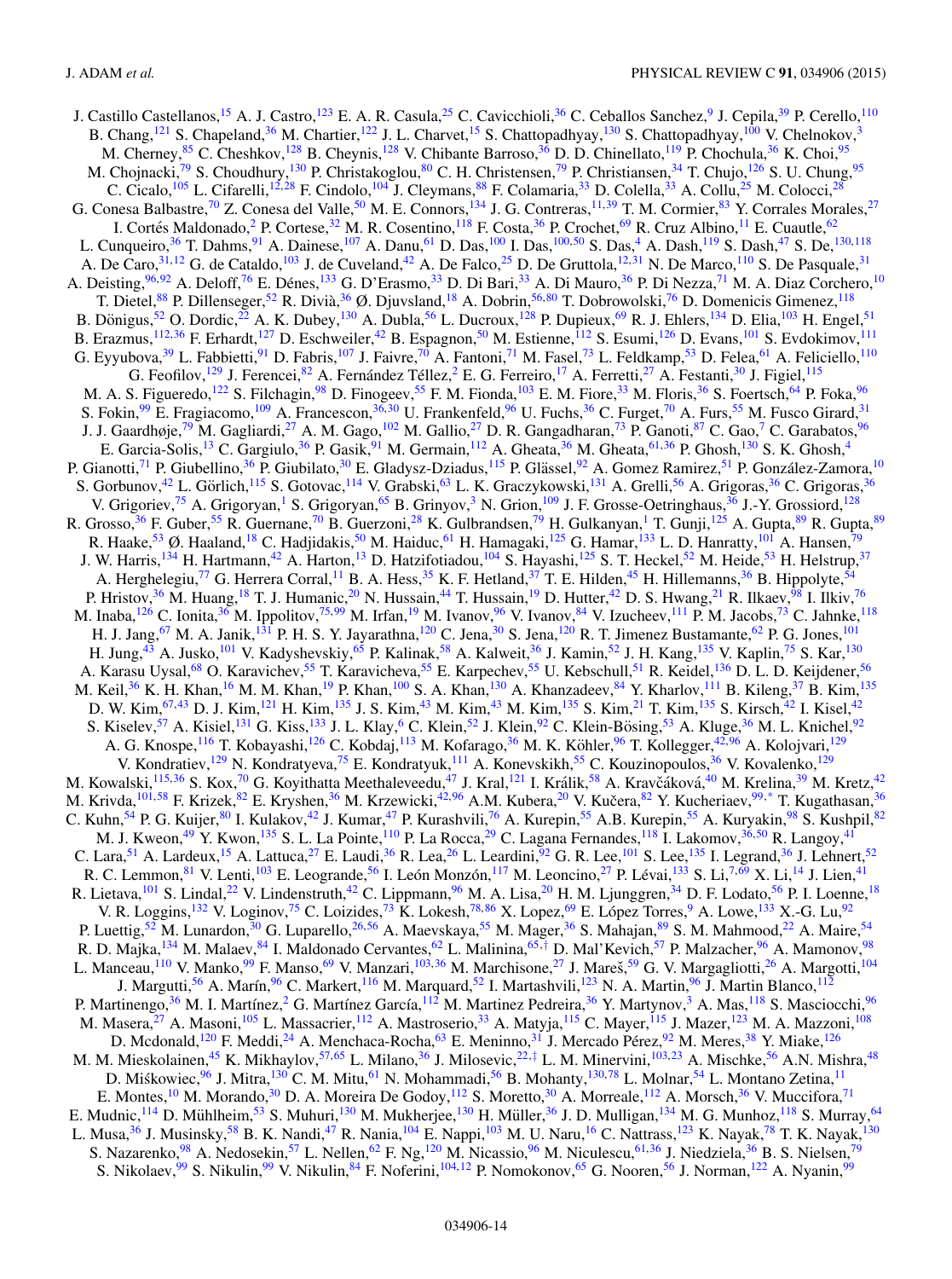<span id="page-14-0"></span>J. Nystrand,<sup>18</sup> H. Oeschler,<sup>92</sup> S. Oh,<sup>[134](#page-17-0)</sup> S. K. Oh,<sup>[66,](#page-15-0)[§](#page-17-0)</sup> A. Ohlson,<sup>[36](#page-15-0)</sup> A. Okatan,<sup>[68](#page-16-0)</sup> T. Okubo,<sup>[46](#page-15-0)</sup> L. Olah,<sup>[133](#page-17-0)</sup> J. Oleniacz,<sup>131</sup> A. C. Oliveira Da Silva,<sup>[118](#page-16-0)</sup> M. H. Oliver,<sup>[134](#page-17-0)</sup> J. Onderwaater,<sup>96</sup> C. Oppedisano,<sup>[110](#page-16-0)</sup> A. Ortiz Velasquez,<sup>[62](#page-15-0)</sup> A. Oskarsson,<sup>[34](#page-15-0)</sup> J. Otwinowski,<sup>[96,115](#page-16-0)</sup> K. Oyama,<sup>[92](#page-16-0)</sup> M. Ozdemir,<sup>52</sup> Y. Pachmayer,<sup>92</sup> P. Pagano,<sup>31</sup> G. Paić,<sup>[62](#page-15-0)</sup> C. Pajares,<sup>17</sup> S. K. Pal,<sup>[130](#page-17-0)</sup> J. Pan,<sup>[132](#page-17-0)</sup> D. Pant,<sup>[47](#page-15-0)</sup> V. Papikyan,<sup>1</sup> G. S. Pappalardo,<sup>[106](#page-16-0)</sup> P. Pareek,<sup>[48](#page-15-0)</sup> W. J. Park,<sup>96</sup> S. Parmar,<sup>[86](#page-16-0)</sup> A. Passfeld,<sup>[53](#page-15-0)</sup> V. Paticchio,<sup>[103](#page-16-0)</sup> B. Paul,<sup>[100](#page-16-0)</sup> T. Pawlak,<sup>[131](#page-17-0)</sup> T. Peitzmann,<sup>[56](#page-15-0)</sup> H. Pereira Da Costa,<sup>[15](#page-15-0)</sup> E. Pereira De Oliveira Filho,<sup>[118](#page-16-0)</sup> D. Peresunko,<sup>75,99</sup> C. E. Pérez Lara,<sup>[80](#page-16-0)</sup> V. Peskov,<sup>[52](#page-15-0)</sup> Y. Pestov,<sup>5</sup> V. Petráček,<sup>[39](#page-15-0)</sup> V. Petrov,<sup>[111](#page-16-0)</sup> M. Petrovici,<sup>[77](#page-16-0)</sup> C. Petta,<sup>[29](#page-15-0)</sup> S. Piano,<sup>[109](#page-16-0)</sup> M. Pikna,<sup>[38](#page-15-0)</sup> P. Pillot,<sup>[112](#page-16-0)</sup> O. Pinazza, <sup>[104,](#page-16-0)[36](#page-15-0)</sup> L. Pinsky, <sup>[120](#page-16-0)</sup> D. B. Piyarathna, <sup>120</sup> M. Płoskoń, <sup>[73](#page-16-0)</sup> M. Planinic, <sup>[127](#page-17-0)</sup> J. Pluta, <sup>[131](#page-17-0)</sup> S. Pochybova, <sup>133</sup> P. L. M. Podesta-Lerma,<sup>[117](#page-16-0)</sup> M. G. Poghosyan,<sup>[85](#page-16-0)</sup> B. Polichtchouk,<sup>[111](#page-16-0)</sup> N. Poljak,<sup>[127](#page-17-0)</sup> W. Poonsawat,<sup>113</sup> A. Pop,<sup>77</sup> S. Porteboeuf-Houssais,<sup>69</sup> J. Porter,<sup>73</sup> J. Pospisil,<sup>82</sup> S. K. Prasad,<sup>4</sup> R. Preghenella,<sup>104,[36](#page-15-0)</sup> F. Prino,<sup>[110](#page-16-0)</sup> C. A. Pruneau,<sup>[132](#page-17-0)</sup> I. Pshenichnov,<sup>55</sup> M. Puccio,<sup>[110](#page-16-0)</sup> G. Puddu,<sup>[25](#page-15-0)</sup> P. Pujahari,<sup>132</sup> V. Punin,<sup>[98](#page-16-0)</sup> J. Putschke,<sup>132</sup> H. Qvigstad,<sup>[22](#page-15-0)</sup> A. Rachevski,<sup>109</sup> S. Raha,<sup>4</sup> S. Rajput,<sup>[89](#page-16-0)</sup> J. Rak,<sup>121</sup> A. Rakotozafindrabe,<sup>[15](#page-15-0)</sup> L. Ramello,<sup>[32](#page-15-0)</sup> R. Raniwala,<sup>[90](#page-16-0)</sup> S. Raniwala,<sup>90</sup> S. S. Räsänen,<sup>[45](#page-15-0)</sup> B. T. Rascanu,<sup>[52](#page-15-0)</sup> D. Rathee,  $86$  V. Razazi,  $25$  K. F. Read,  $^{123}$  J. S. Real,  $^{70}$  K. Redlich,  $^{76}$ , R. J. Reed,  $^{132}$  A. Rehman,  $^{18}$  P. Reichelt,  $^{52}$  M. Reicher,  $^{56}$  $^{56}$  $^{56}$ F. Reidt, $36,92$  $36,92$  X. Ren,<sup>7</sup> R. Renfordt,  $52$  A. R. Reolon,  $71$  A. Reshetin,  $55$  F. Rettig,  $42$  J.-P. Revol,  $12$  K. Reygers,  $92$  V. Riabov,  $84$ R. A. Ricci,<sup>[72](#page-16-0)</sup> T. Richert,<sup>[34](#page-15-0)</sup> M. Richter,<sup>[22](#page-15-0)</sup> P. Riedler,<sup>[36](#page-15-0)</sup> W. Riegler,<sup>36</sup> F. Riggi,<sup>29</sup> C. Ristea,<sup>[61](#page-15-0)</sup> A. Rivetti,<sup>[110](#page-16-0)</sup> E. Rocco,<sup>[56](#page-15-0)</sup> M. Rodríguez Cahuantzi,<sup>[11,](#page-15-0)2</sup> A. Rodriguez Manso,<sup>80</sup> K. Røed,<sup>22</sup> E. Rogochaya,<sup>[65](#page-15-0)</sup> D. Rohr,<sup>[42](#page-15-0)</sup> D. Röhrich,<sup>[18](#page-15-0)</sup> R. Romita,<sup>[122](#page-16-0)</sup> F. Ronchetti,<sup>[71](#page-16-0)</sup> L. Ronflette,<sup>[112](#page-16-0)</sup> P. Rosnet,<sup>[69](#page-16-0)</sup> A. Rossi,<sup>[36](#page-15-0)</sup> F. Roukoutakis,<sup>[87](#page-16-0)</sup> A. Roy,<sup>[48](#page-15-0)</sup> C. Roy,<sup>[54](#page-15-0)</sup> P. Roy,<sup>[100](#page-16-0)</sup> A. J. Rubio Montero,<sup>10</sup> R. Rui,<sup>[26](#page-15-0)</sup> R. Russo,<sup>[27](#page-15-0)</sup> E. Ryabinkin,<sup>[99](#page-16-0)</sup> Y. Ryabov,<sup>[84](#page-16-0)</sup> A. Rybicki,<sup>[115](#page-16-0)</sup> S. Sadovsky,<sup>[111](#page-16-0)</sup> K. Šafařík,<sup>[36](#page-15-0)</sup> B. Sahlmuller,<sup>52</sup> P. Sahoo,<sup>[48](#page-15-0)</sup> R. Sahoo,<sup>[48](#page-15-0)</sup> S. Sahoo,<sup>[60](#page-15-0)</sup> P. K. Sahu,<sup>60</sup> J. Saini,<sup>130</sup> S. Sakai,<sup>[71](#page-16-0)</sup> M. A. Saleh,<sup>132</sup> C. A. Salgado,<sup>[17](#page-15-0)</sup> J. Salzwedel,<sup>20</sup> S. Sambyal,<sup>[89](#page-16-0)</sup> V. Samsonov,  $84$  X. Sanchez Castro,  $54$  L. Šándor,  $58$  A. Sandoval,  $63$  M. Sano,  $126$  G. Santagati,  $29$  D. Sarkar,  $130$  E. Scapparone,  $104$ F. Scarlassara,<sup>[30](#page-15-0)</sup> R. P. Scharenberg,<sup>94</sup> C. Schiaua,<sup>77</sup> R. Schicker,<sup>[92](#page-16-0)</sup> C. Schmidt,<sup>[96](#page-16-0)</sup> H. R. Schmidt,<sup>[35](#page-15-0)</sup> S. Schuchmann,<sup>[52](#page-15-0)</sup> J. Schukraft,<sup>36</sup> M. Schulc,<sup>39</sup> T. Schuster,<sup>134</sup> Y. Schutz,<sup>112[,36](#page-15-0)</sup> K. Schwarz,<sup>[96](#page-16-0)</sup> K. Schweda,<sup>96</sup> G. Scioli,<sup>[28](#page-15-0)</sup> E. Scomparin,<sup>110</sup> R. Scott,<sup>[123](#page-16-0)</sup> K. S. Seeder,<sup>[118](#page-16-0)</sup> J. E. Seger,<sup>85</sup> Y. Sekiguchi,<sup>[125](#page-16-0)</sup> I. Selyuzhenkov,<sup>96</sup> K. Senosi,<sup>64</sup> J. Seo,<sup>66,[95](#page-16-0)</sup> E. Serradilla,<sup>[63,10](#page-15-0)</sup> A. Sevcenco,<sup>[61](#page-15-0)</sup> A. Shabanov,<sup>[55](#page-15-0)</sup> A. Shabetai,<sup>112</sup> O. Shadura,<sup>3</sup> R. Shahoyan,<sup>[36](#page-15-0)</sup> A. Shangaraev,<sup>111</sup> A. Sharma,<sup>89</sup> N. Sharma,<sup>60[,123](#page-16-0)</sup> K. Shigaki,<sup>[46](#page-15-0)</sup> K. Shtejer,<sup>27,9</sup> Y. Sibiriak,<sup>[99](#page-16-0)</sup> S. Siddhanta,<sup>[105](#page-16-0)</sup> K. M. Sielewicz,<sup>[36](#page-15-0)</sup> T. Siemiarczuk,<sup>76</sup> D. Silvermyr,<sup>83[,34](#page-15-0)</sup> C. Silvestre,<sup>[70](#page-16-0)</sup> G. Simatovic,<sup>[127](#page-17-0)</sup> G. Simonetti,<sup>[36](#page-15-0)</sup> R. Singaraju,<sup>[130](#page-17-0)</sup> R. Singh,<sup>[89,78](#page-16-0)</sup> S. Singha,<sup>78[,130](#page-17-0)</sup> V. Singhal,<sup>130</sup> B. C. Sinha,<sup>130</sup> T. Sinha,<sup>[100](#page-16-0)</sup> B. Sitar,<sup>38</sup> M. Sitta,<sup>[32](#page-15-0)</sup> T. B. Skaali,<sup>[22](#page-15-0)</sup> K. Skjerdal,<sup>[18](#page-15-0)</sup> M. Slupecki,<sup>121</sup> N. Smirnov,<sup>[134](#page-17-0)</sup> R. J. M. Snellings,<sup>[56](#page-15-0)</sup> T. W. Snellman,  $^{121}$  C. Søgaard,  $^{34}$  $^{34}$  $^{34}$  R. Soltz,  $^{74}$  $^{74}$  $^{74}$  J. Song,  $^{95}$  M. Song,  $^{135}$  Z. Song,  $^7$  F. Soramel,  $^{30}$  $^{30}$  $^{30}$  S. Sorensen,  $^{123}$  $^{123}$  $^{123}$  M. Spacek,  $^{39}$ E. Spiriti,<sup>[71](#page-16-0)</sup> I. Sputowska,<sup>115</sup> M. Spyropoulou-Stassinaki,<sup>87</sup> B. K. Srivastava,<sup>[94](#page-16-0)</sup> J. Stachel,<sup>92</sup> I. Stan,<sup>61</sup> G. Stefanek,<sup>[76](#page-16-0)</sup> M. Steinpreis,<sup>20</sup> E. Stenlund,<sup>[34](#page-15-0)</sup> G. Steyn,<sup>[64](#page-15-0)</sup> J. H. Stiller,<sup>92</sup> D. Stocco,<sup>[112](#page-16-0)</sup> P. Strmen,<sup>[38](#page-15-0)</sup> A. A. P. Suaide,<sup>[118](#page-16-0)</sup> T. Sugitate,<sup>[46](#page-15-0)</sup> C. Suire,<sup>[50](#page-15-0)</sup> M. Suleymanov,<sup>[16](#page-15-0)</sup> R. Sultanov,<sup>[57](#page-15-0)</sup> M. Šumbera,<sup>[82](#page-16-0)</sup> T. J. M. Symons,<sup>73</sup> A. Szabo,<sup>[38](#page-15-0)</sup> A. Szanto de Toledo,<sup>[118](#page-16-0)</sup> I. Szarka,<sup>38</sup> A. Szczepankiewicz,<sup>36</sup> M. Szymanski,<sup>131</sup> J. Takahashi,<sup>119</sup> N. Tanaka,<sup>[126](#page-16-0)</sup> M. A. Tangaro,<sup>33</sup> J. D. Tapia Takaki,<sup>50[,¶](#page-0-0)</sup> A. Tarantola Peloni,<sup>[52](#page-15-0)</sup> M. Tariq,<sup>[19](#page-15-0)</sup> M. G. Tarzila,<sup>[77](#page-16-0)</sup> A. Tauro,<sup>[36](#page-15-0)</sup> G. Tejeda Muñoz,<sup>2</sup> A. Telesca,<sup>36</sup> K. Terasaki,<sup>[125](#page-16-0)</sup> C. Terrevoli,<sup>[30,25](#page-15-0)</sup> B. Teyssier,<sup>[128](#page-17-0)</sup> J. Thäder,<sup>[96,73](#page-16-0)</sup> D. Thomas,<sup>56,[116](#page-16-0)</sup> R. Tieulent,<sup>128</sup> A. R. Timmins,<sup>[120](#page-16-0)</sup> A. Toia,<sup>[52](#page-15-0)</sup> S. Trogolo,<sup>[110](#page-16-0)</sup> V. Trubnikov,<sup>3</sup> W. H. Trzaska,<sup>[121](#page-16-0)</sup> T. Tsuji,<sup>125</sup> A. Tumkin,<sup>[98](#page-16-0)</sup> R. Turrisi,<sup>[107](#page-16-0)</sup> T. S. Tveter,<sup>[22](#page-15-0)</sup> K. Ullaland,<sup>[18](#page-15-0)</sup> A. Uras,<sup>[128](#page-17-0)</sup> G. L. Usai,<sup>[25](#page-15-0)</sup> A. Utrobicic,<sup>[127](#page-17-0)</sup> M. Vajzer, <sup>[82](#page-16-0)</sup> M. Vala, <sup>[58](#page-15-0)</sup> L. Valencia Palomo, <sup>69</sup> S. Vallero, <sup>[27](#page-15-0)</sup> J. Van Der Maarel, <sup>[56](#page-15-0)</sup> J. W. Van Hoorne, <sup>36</sup> M. van Leeuwen, <sup>56</sup> T. Vanat, <sup>[82](#page-16-0)</sup> P. Vande Vyvre, <sup>[36](#page-15-0)</sup> D. Varga, <sup>[133](#page-17-0)</sup> A. Vargas, <sup>2</sup> M. Vargyas, <sup>[121](#page-16-0)</sup> R. Varma, <sup>[47](#page-15-0)</sup> M. Vasileiou, <sup>[87](#page-16-0)</sup> A. Vasiliev, <sup>[99](#page-16-0)</sup> A. Vauthier, <sup>70</sup> V. Vechernin,  $^{129}$  $^{129}$  $^{129}$  A. M. Veen,  $^{56}$  $^{56}$  $^{56}$  M. Veldhoen,  $^{56}$  A. Velure,  $^{18}$  $^{18}$  $^{18}$  M. Venaruzzo,  $^{72}$  $^{72}$  $^{72}$  E. Vercellin,  $^{27}$  $^{27}$  $^{27}$  S. Vergara Limón,  $^{2}$  R. Vernet,  $^{8}$ M. Verweij,<sup>[132](#page-17-0)</sup> L. Vickovic,<sup>[114](#page-16-0)</sup> G. Viesti,<sup>[30](#page-15-0)</sup> J. Viinikainen,<sup>121</sup> Z. Vilakazi,<sup>[124](#page-16-0)</sup> O. Villalobos Baillie,<sup>[101](#page-16-0)</sup> A. Vinogradov,<sup>[99](#page-16-0)</sup> L. Vinogradov,<sup>[129](#page-17-0)</sup> Y. Vinogradov,<sup>[98](#page-16-0)</sup> T. Virgili,<sup>[31](#page-15-0)</sup> V. Vislavicius,<sup>[34](#page-15-0)</sup> Y. P. Viyogi,<sup>[130](#page-17-0)</sup> A. Vodopyanov,<sup>[65](#page-15-0)</sup> M.A. Völkl,<sup>[92](#page-16-0)</sup> K. Voloshin,<sup>[57](#page-15-0)</sup> S. A. Voloshin,<sup>[132](#page-17-0)</sup> G. Volpe,<sup>[36](#page-15-0)[,133](#page-17-0)</sup> B. von Haller,<sup>36</sup> I. Vorobyev,<sup>91</sup> D. Vranic,<sup>96[,36](#page-15-0)</sup> J. Vrláková,<sup>[40](#page-15-0)</sup> B. Vulpescu,<sup>[69](#page-16-0)</sup> A. Vyushin,<sup>[98](#page-16-0)</sup> B. Wagner,<sup>[18](#page-15-0)</sup> J. Wagner,<sup>96</sup> H. Wang,<sup>56</sup> M. Wang,<sup>7[,112](#page-16-0)</sup> Y. Wang,<sup>[92](#page-16-0)</sup> D. Watanabe,<sup>[126](#page-16-0)</sup> M. Weber,<sup>[36,](#page-15-0)[120](#page-16-0)</sup> S. G. Weber,<sup>[96](#page-16-0)</sup> J. P. Wessels,<sup>53</sup> U. Westerhoff,<sup>53</sup> J. Wiechula,<sup>[35](#page-15-0)</sup> J. Wikne,<sup>22</sup> M. Wilde,<sup>[53](#page-15-0)</sup> G. Wilk,<sup>[76](#page-16-0)</sup> J. Wilkinson,<sup>92</sup> M. C. S. Williams,<sup>[104](#page-16-0)</sup> B. Windelband, <sup>[92](#page-16-0)</sup> M. Winn, <sup>92</sup> C. G. Yaldo, <sup>[132](#page-17-0)</sup> Y. Yamaguchi, <sup>[125](#page-16-0)</sup> H. Yang, <sup>56</sup> P. Yang, <sup>7</sup> S. Yano, <sup>[46](#page-15-0)</sup> S. Yasnopolskiy, <sup>[99](#page-16-0)</sup> Z. Yin, <sup>7</sup> H. Yokoyama,<sup>[126](#page-16-0)</sup> I.-K. Yoo,<sup>[95](#page-16-0)</sup> V. Yurchenko,<sup>3</sup> I. Yushmanov,<sup>99</sup> A. Zaborowska,<sup>131</sup> V. Zaccolo,<sup>[79](#page-16-0)</sup> A. Zaman,<sup>16</sup> C. Zampolli,<sup>[104](#page-16-0)</sup> H. J. C. Zanoli,<sup>118</sup> S. Zaporozhets,<sup>65</sup> A. Zarochentsev,<sup>129</sup> P. Závada,<sup>[59](#page-15-0)</sup> N. Zaviyalov,<sup>[98](#page-16-0)</sup> H. Zbroszczyk,<sup>131</sup> I. S. Zgura,<sup>[61](#page-15-0)</sup> M. Zhalov,  $84$  H. Zhang,  $7$  X. Zhang,  $73$  Y. Zhang,  $7$  C. Zhao,  $22$  N. Zhigareva,  $57$  D. Zhou,  $7$  Y. Zhou,  $56$  Z. Zhou,  $18$  H. Zhu,  $7$ J. Zhu,<sup>7[,112](#page-16-0)</sup> X. Zhu,<sup>7</sup> A. Zichichi,<sup>[12,28](#page-15-0)</sup> A. Zimmermann,<sup>[92](#page-16-0)</sup> M. B. Zimmermann,<sup>[53,36](#page-15-0)</sup> G. Zinovjev,<sup>3</sup> and M. Zyzak<sup>42</sup>

(ALICE Collaboration)

<sup>1</sup>*A. I. Alikhanyan National Science Laboratory (Yerevan Physics Institute) Foundation, Yerevan, Armenia*

<sup>2</sup>*Benemerita Universidad Aut ´ onoma de Puebla, Puebla, Mexico ´*

<sup>3</sup>*Bogolyubov Institute for Theoretical Physics, Kiev, Ukraine*

<sup>4</sup>*Bose Institute, Department of Physics and Centre for Astroparticle Physics and Space Science (CAPSS), Kolkata, India*

<sup>5</sup>*Budker Institute for Nuclear Physics, Novosibirsk, Russia*

<sup>6</sup>*California Polytechnic State University, San Luis Obispo, California, USA*

<sup>7</sup>*Central China Normal University, Wuhan, China*

<sup>8</sup>*Centre de Calcul de l'IN2P3, Villeurbanne, France*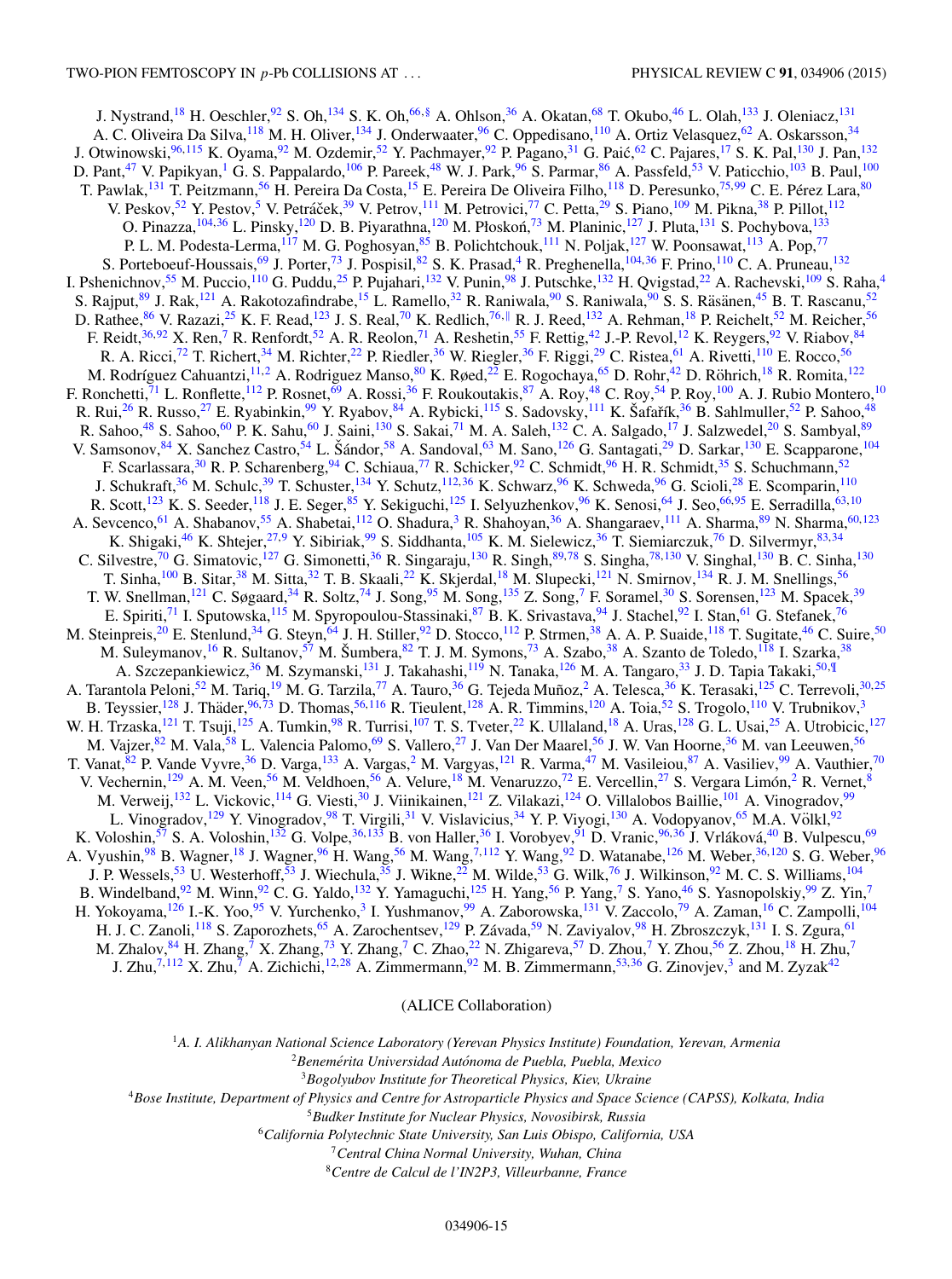<span id="page-15-0"></span>*Centro de Aplicaciones Tecnologicas y Desarrollo Nuclear (CEADEN), Havana, Cuba ´* <sup>10</sup> Centro de Investigaciones Energéticas Medioambientales y Tecnológicas (CIEMAT), Madrid, Spain <sup>11</sup> Centro de Investigación y de Estudios Avanzados (CINVESTAV), Mexico City and Mérida, Mexico *Centro Fermi-Museo Storico della Fisica e Centro Studi e Ricerche "Enrico Fermi," Rome, Italy Chicago State University, Chicago, Illinois, USA China Institute of Atomic Energy, Beijing, China Commissariat a l'Energie Atomique, IRFU, Saclay, France ` COMSATS Institute of Information Technology (CIIT), Islamabad, Pakistan* <sup>17</sup>Departamento de Física de Partículas and IGFAE, Universidad de Santiago de Compostela, Santiago de Compostela, Spain *Department of Physics and Technology, University of Bergen, Bergen, Norway Department of Physics, Aligarh Muslim University, Aligarh, India Department of Physics, Ohio State University, Columbus, Ohio, USA Department of Physics, Sejong University, Seoul, South Korea Department of Physics, University of Oslo, Oslo, Norway Dipartimento di Elettrotecnica ed Elettronica del Politecnico, Bari, Italy Dipartimento di Fisica dell'Universita "La Sapienza" and Sezione INFN Rome, Italy ` Dipartimento di Fisica dell'Universita and Sezione INFN, Cagliari, Italy ` Dipartimento di Fisica dell'Universita and Sezione INFN, Trieste, Italy ` Dipartimento di Fisica dell'Universita and Sezione INFN, Turin, Italy ` Dipartimento di Fisica e Astronomia dell'Universita and Sezione INFN, Bologna, Italy ` Dipartimento di Fisica e Astronomia dell'Universita and Sezione INFN, Catania, Italy ` Dipartimento di Fisica e Astronomia dell'Universita and Sezione INFN, Padova, Italy ` Dipartimento di Fisica "E.R. Caianiello" dell'Universita and Gruppo Collegato INFN, Salerno, Italy ` Dipartimento di Scienze e Innovazione Tecnologica dell'Universita del Piemonte Orientale and Gruppo Collegato INFN, Alessandria, Italy ` Dipartimento Interateneo di Fisica "M. Merlin" and Sezione INFN, Bari, Italy Division of Experimental High Energy Physics, University of Lund, Lund, Sweden Eberhard Karls Universitat T ¨ ubingen, T ¨ ubingen, Germany ¨ European Organization for Nuclear Research (CERN), Geneva, Switzerland Faculty of Engineering, Bergen University College, Bergen, Norway Faculty of Mathematics, Physics and Informatics, Comenius University, Bratislava, Slovakia Faculty of Nuclear Sciences and Physical Engineering, Czech Technical University in Prague, Prague, Czech Republic Faculty of Science, P. J. Saf ˇ arik University, Ko ´ sice, Slovakia ˇ Faculty of Technology, Buskerud and Vestfold University College, Vestfold, Norway Frankfurt Institute for Advanced Studies, Johann Wolfgang Goethe-Universitat Frankfurt, Frankfurt, Germany ¨ Gangneung-Wonju National University, Gangneung, South Korea Gauhati University, Department of Physics, Guwahati, India Helsinki Institute of Physics (HIP), Helsinki, Finland Hiroshima University, Hiroshima, Japan Indian Institute of Technology Bombay (IIT), Mumbai, India Indian Institute of Technology Indore, Indore (IITI), India Inha University, Incheon, South Korea Institut de Physique Nucleaire d'Orsay (IPNO), Universit ´ e Paris-Sud, CNRS-IN2P3, Orsay, France ´ Institut fur Informatik, Johann Wolfgang Goethe-Universit ¨ at Frankfurt, Frankfurt, Germany ¨* <sup>52</sup>Institut für Kernphysik, Johann Wolfgang Goethe-Universität Frankfurt, Frankfurt, Germany *Institut fur Kernphysik, Westf ¨ alische Wilhelms-Universit ¨ at M¨ unster, M ¨ unster, Germany ¨ Institut Pluridisciplinaire Hubert Curien (IPHC), Universite de Strasbourg, CNRS-IN2P3, Strasbourg, France ´ Institute for Nuclear Research, Academy of Sciences, Moscow, Russia Institute for Subatomic Physics of Utrecht University, Utrecht, Netherlands Institute for Theoretical and Experimental Physics, Moscow, Russia* 58 Institute of Experimental Physics, Slovak Academy of Sciences, Košice, Slovakia *Institute of Physics, Academy of Sciences of the Czech Republic, Prague, Czech Republic Institute of Physics, Bhubaneswar, India Institute of Space Science (ISS), Bucharest, Romania Instituto de Ciencias Nucleares, Universidad Nacional Autonoma de M ´ exico, Mexico City, Mexico ´ Instituto de F´ısica, Universidad Nacional Autonoma de M ´ exico, Mexico City, Mexico ´ iThemba LABS, National Research Foundation, Somerset West, South Africa Joint Institute for Nuclear Research (JINR), Dubna, Russia Konkuk University, Seoul, South Korea Korea Institute of Science and Technology Information, Daejeon, South Korea*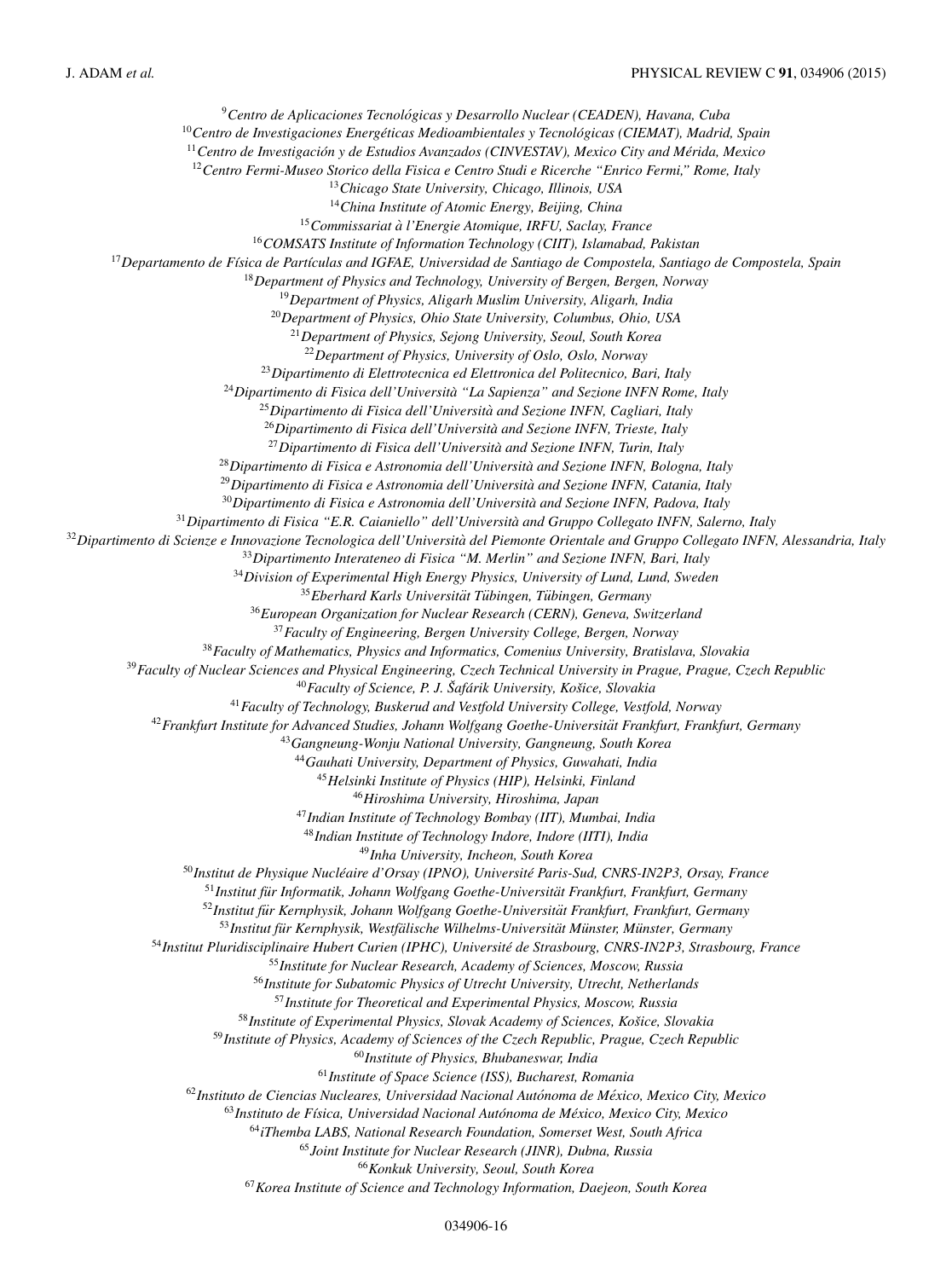<span id="page-16-0"></span>*KTO Karatay University, Konya, Turkey Laboratoire de Physique Corpusculaire (LPC), Clermont Universite, Universit ´ e Blaise Pascal, CNRS-IN2P3, Clermont-Ferrand, France ´ Laboratoire de Physique Subatomique et de Cosmologie, Universite Grenoble-Alpes, CNRS-IN2P3, Grenoble, France ´ Laboratori Nazionali di Frascati, INFN, Frascati, Italy Laboratori Nazionali di Legnaro, INFN, Legnaro, Italy Lawrence Berkeley National Laboratory, Berkeley, California, USA Lawrence Livermore National Laboratory, Livermore, California, USA Moscow Engineering Physics Institute, Moscow, Russia National Centre for Nuclear Studies, Warsaw, Poland National Institute for Physics and Nuclear Engineering, Bucharest, Romania National Institute of Science Education and Research, Bhubaneswar, India Niels Bohr Institute, University of Copenhagen, Copenhagen, Denmark Nikhef, National Institute for Subatomic Physics, Amsterdam, Netherlands Nuclear Physics Group, STFC Daresbury Laboratory, Daresbury, United Kingdom Nuclear Physics Institute, Academy of Sciences of the Czech Republic, Reˇ z u Prahy, Czech Republic ˇ Oak Ridge National Laboratory, Oak Ridge, Tennessee, USA Petersburg Nuclear Physics Institute, Gatchina, Russia Physics Department, Creighton University, Omaha, Nebraska, USA Physics Department, Panjab University, Chandigarh, India Physics Department, University of Athens, Athens, Greece Physics Department, University of Cape Town, Cape Town, South Africa Physics Department, University of Jammu, Jammu, India Physics Department, University of Rajasthan, Jaipur, India Physik Department, Technische Universitat M¨ unchen, Munich, Germany ¨ Physikalisches Institut, Ruprecht-Karls-Universitat Heidelberg, Heidelberg, Germany ¨ Politecnico di Torino, Turin, Italy Purdue University, West Lafayette, Indiana, USA Pusan National University, Pusan, South Korea Research Division and ExtreMe Matter Institute EMMI, GSI Helmholtzzentrum fur Schwerionenforschung, Darmstadt, Germany ¨* <sup>97</sup> Rudjer Bošković Institute, Zagreb, Croatia *Russian Federal Nuclear Center (VNIIEF), Sarov, Russia Russian Research Centre Kurchatov Institute, Moscow, Russia Saha Institute of Nuclear Physics, Kolkata, India School of Physics and Astronomy, University of Birmingham, Birmingham, United Kingdom Seccion F ´ ´ısica, Departamento de Ciencias, Pontificia Universidad Catolica del Per ´ u, Lima, Peru ´ Sezione INFN, Bari, Italy Sezione INFN, Bologna, Italy Sezione INFN, Cagliari, Italy Sezione INFN, Catania, Italy Sezione INFN, Padova, Italy Sezione INFN, Rome, Italy Sezione INFN, Trieste, Italy Sezione INFN, Turin, Italy SSC IHEP of NRC Kurchatov institute, Protvino, Russia SUBATECH, Ecole des Mines de Nantes, Universite de Nantes, CNRS-IN2P3, Nantes, France ´ Suranaree University of Technology, Nakhon Ratchasima, Thailand Technical University of Split FESB, Split, Croatia The Henryk Niewodniczanski Institute of Nuclear Physics, Polish Academy of Sciences, Cracow, Poland The University of Texas at Austin, Physics Department, Austin, Texas, USA* <sup>117</sup> Universidad Autónoma de Sinaloa, Culiacán, Mexico <sup>118</sup> Universidade de São Paulo (USP), São Paulo, Brazil *Universidade Estadual de Campinas (UNICAMP), Campinas, Brazil University of Houston, Houston, Texas, USA* <sup>121</sup> University of Jyväskylä, Jyväskylä, Finland *University of Liverpool, Liverpool, United Kingdom University of Tennessee, Knoxville, Tennessee, USA University of the Witwatersrand, Johannesburg, South Africa University of Tokyo, Tokyo, Japan University of Tsukuba, Tsukuba, Japan*